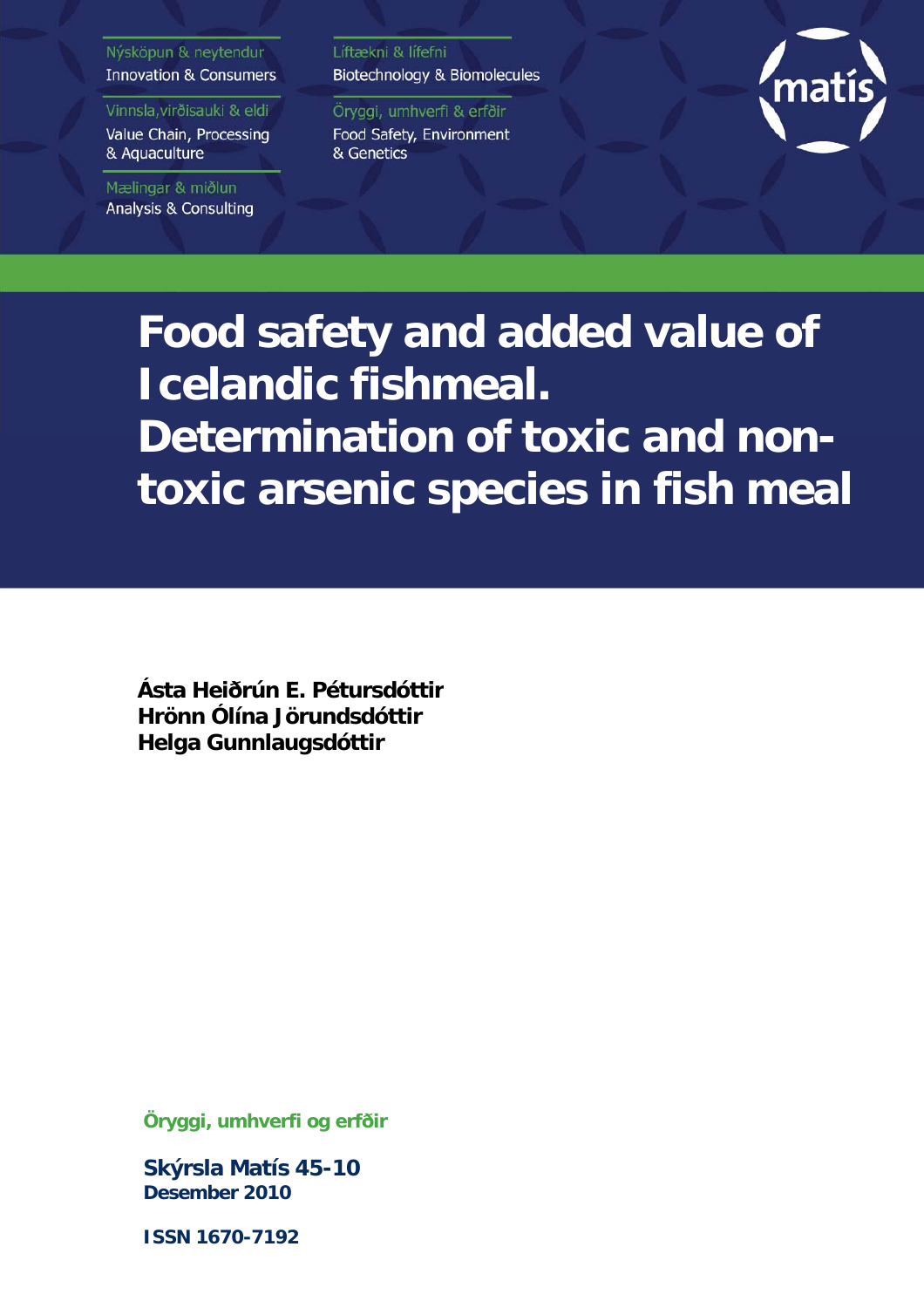# Skýrsluágrip Matís ohf<br>Icelandic Food and Biotech R&D





| Titill / Title                                 | Food safety and added value of Icelandic fishmeal -<br>Determination of toxic and non-toxic arsenic species in<br>fish meal / Verðmæti og öryggi íslensks fiskimjöls -<br>Greining eitraðra og hættulausra efnaforma arsens í<br>fiskimjöli                                                                                                                                                                                                                                                                                                                                                                                                                                                                                                                                                                                                                                                                                                                                                                                                                                                                                                                                                                                                                                                                                                                                                                                                                                                                                                                                                                                                                                                                                                                                                                                                                                                                                                                                                                                                                                                                                                                                                                                                                                                                                                                                                                                                                                                                                                                                                                                                                               |                     |               |  |
|------------------------------------------------|---------------------------------------------------------------------------------------------------------------------------------------------------------------------------------------------------------------------------------------------------------------------------------------------------------------------------------------------------------------------------------------------------------------------------------------------------------------------------------------------------------------------------------------------------------------------------------------------------------------------------------------------------------------------------------------------------------------------------------------------------------------------------------------------------------------------------------------------------------------------------------------------------------------------------------------------------------------------------------------------------------------------------------------------------------------------------------------------------------------------------------------------------------------------------------------------------------------------------------------------------------------------------------------------------------------------------------------------------------------------------------------------------------------------------------------------------------------------------------------------------------------------------------------------------------------------------------------------------------------------------------------------------------------------------------------------------------------------------------------------------------------------------------------------------------------------------------------------------------------------------------------------------------------------------------------------------------------------------------------------------------------------------------------------------------------------------------------------------------------------------------------------------------------------------------------------------------------------------------------------------------------------------------------------------------------------------------------------------------------------------------------------------------------------------------------------------------------------------------------------------------------------------------------------------------------------------------------------------------------------------------------------------------------------------|---------------------|---------------|--|
| Höfundar / Authors                             | Gunnlaugsdóttir                                                                                                                                                                                                                                                                                                                                                                                                                                                                                                                                                                                                                                                                                                                                                                                                                                                                                                                                                                                                                                                                                                                                                                                                                                                                                                                                                                                                                                                                                                                                                                                                                                                                                                                                                                                                                                                                                                                                                                                                                                                                                                                                                                                                                                                                                                                                                                                                                                                                                                                                                                                                                                                           |                     |               |  |
| Skýrsla / Report no.                           | 45-10                                                                                                                                                                                                                                                                                                                                                                                                                                                                                                                                                                                                                                                                                                                                                                                                                                                                                                                                                                                                                                                                                                                                                                                                                                                                                                                                                                                                                                                                                                                                                                                                                                                                                                                                                                                                                                                                                                                                                                                                                                                                                                                                                                                                                                                                                                                                                                                                                                                                                                                                                                                                                                                                     | Útgáfudagur / Date: | Desember 2010 |  |
| Verknr. / project no.                          | 6019-1865                                                                                                                                                                                                                                                                                                                                                                                                                                                                                                                                                                                                                                                                                                                                                                                                                                                                                                                                                                                                                                                                                                                                                                                                                                                                                                                                                                                                                                                                                                                                                                                                                                                                                                                                                                                                                                                                                                                                                                                                                                                                                                                                                                                                                                                                                                                                                                                                                                                                                                                                                                                                                                                                 |                     |               |  |
| Styrktaraðilar / funding:<br>Ágrip á íslensku: | Ásta Heiðrún E. Pétursdóttir, Hrönn Ólína Jörundsdóttir, Helga<br>AVS Rannsóknarsjóður í sjávarútvegi<br>Í lífríkinu er mikið til af arseni í lífrænum efnasamböndum sem og á ólífrænu<br>formi og hafa fundist meira en 50 náttúruleg efnaform af arseni. Sjávarfang<br>inniheldur frá náttúrunnar hendi háan styrk heildararsens miðað við t.d.<br>landbúnaðarafurðir. Stærsti hluti arsens í sjávarfangi er hins vegar bundið á<br>lífrænu formi sem kallast arsenóbetaníð, sem er talið hættulaust. Önnur form<br>arsens í sjávarafurðum eru að jafnaði til staðar í lægri styrk, m.a. ólífrænt arsen<br>(arsenít og arsenat) sem er eitrað og fer sjaldan yfir 3% af heildarstyrk arsens í<br>fiski og krabbadýrum. Formgreining arsens í sjávarfangi er mikilvæg vegna þess<br>að upptaka (bioavailability) og eiturvirkni arsens er háð því á hvaða efnaformi<br>það er. Nýlega kallaði EFSA (European Food Safety Authority) eftir upplýsingum<br>um ólífræn og lífræn efnaform arsens í fæðu og eftir efnagreiningaraðferðum til<br>að greina ólífrænt arsen. Í þessari ritgerð koma fram niðurstöður og mat á<br>mælingum á heildarstyrk í yfir 100 sýnum af íslensku fiskimjöli. Meðal annars<br>var skoðað hvort árstíðamunur á heildarstyrk arsens væri til staðar. Sýnin voru<br>fyrst brotin niður með örbylgjun og því næst mæld á ICP massagreini, ICP-MS<br>(Inductively coupled plasma mass spectrometry). Til að meta hvaða efnaform<br>arsens eru til staðar í mjölinu var fyrst þróuð þrískipt úrhlutunaraðferð. Síðan<br>var áhersla lögð á greiningu eitraðs ólífræns arsens. Áður birt alkalí-alkóhól<br>úrhlutunaraðferð, til að greina ólífrænt arsen, var aðlöguð og sýnin mæld með<br>HPLC búnaði tengdum við ICP-MS. Í ljós kom að arsenóbetaníð var í öllum<br>tilfellum ríkjandi efnaform arsens. Ólífrænt arsen reyndist vera undir fjórum<br>prósentum af heildarstyrk í tólf mældum fiskimjölssýnum. Aftur á móti kom í<br>ljós, þegar annarri efnagreiningartækni (HPLC-HGAFS) var beitt á sýni af<br>stöðluðu viðmiðunarefni (certified reference material), að styrkur ólífræns<br>arsens mældist þrisvar sinnum lægri. Reyndist alkalí-alkóhól úrhlutunaraðferðin<br>gefa sannfærandi efri mörk á styrk ólífræns arsens. Niðurstöðurnar sýna<br>ennfremur að ekki er nóg að reiða sig á eina aðferð þegar efnaform arsens eru<br>greind og magngreind. Aukinheldur sýna þær nauðsyn á vottuðum styrk<br>ólífræns arsens í stöðluðu viðmunarefni til að kanna áreiðanleika<br>efnagreiningaraðferða. Þörfin fyrir frekari þróun efnagreiningaaðferða á þessu<br>sviði er brýn.<br>Fæðuöryggi, arsen form, ólífrænt arsen, fiskimjöl |                     |               |  |
| Lykilorð á íslensku:                           |                                                                                                                                                                                                                                                                                                                                                                                                                                                                                                                                                                                                                                                                                                                                                                                                                                                                                                                                                                                                                                                                                                                                                                                                                                                                                                                                                                                                                                                                                                                                                                                                                                                                                                                                                                                                                                                                                                                                                                                                                                                                                                                                                                                                                                                                                                                                                                                                                                                                                                                                                                                                                                                                           |                     |               |  |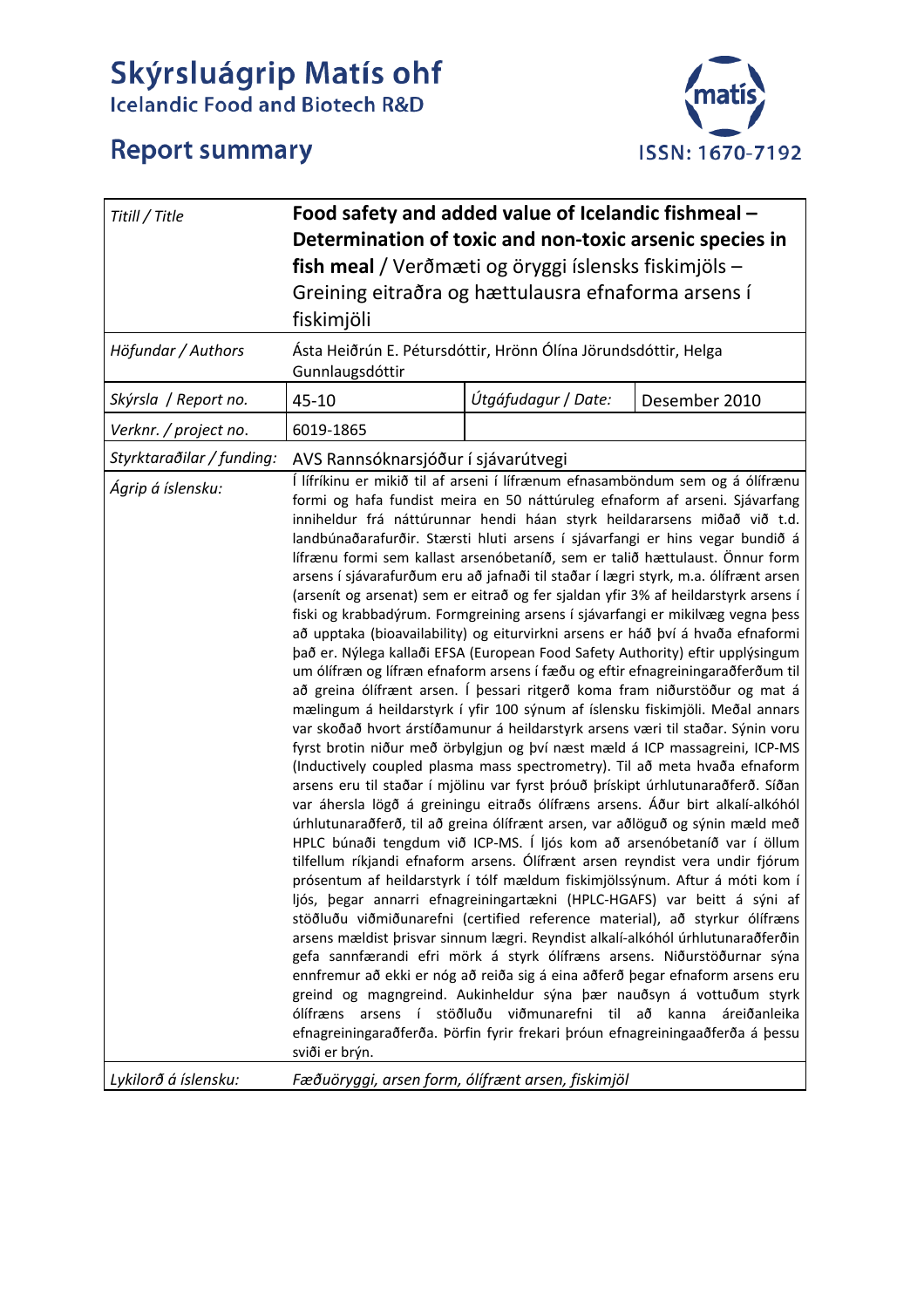# **Skýrsluágrip Matís ohf**<br>Icelandic Food and Biotech R&D

# **Report summary**



| ummary in English: | Arsenic is found in the biosphere both in organic and inorganic forms, and there<br>have been recognized more than 50 naturally occurring arsenic species.<br>Seafood products have naturally high concentration of total arsenic compared<br>to e.g. agricultural produce. Arsenic is toxic to humans and animals and is<br>known to be carcinogenic. The toxicity of the arsenic species varies severely and<br>a large portion of the arsenic in seafood is present in the form of the organic<br>compound arsenobetaine, which is considered non-toxic. Other arsenic species<br>are generally present in lower concentrations, including the most toxic<br>inorganic arsenic species, arsenite, As(III) and arsenate, As(V), which usually do<br>not exceed 3% of the total arsenic in fish and crustaceans. Existent European<br>regulations on limits of arsenic in foodstuff and feed only take into account<br>total arsenic concentration, not the toxic arsenic species. Recently the EFSA<br>(European Food Safety Authority) stressed the need for more data on levels of<br>organic and inorganic arsenic in different foodstuffs and the need for robust<br>validated analytical methods for the determination of inorganic arsenic. In this<br>thesis results from total arsenic concentration from over 100 samples of<br>Icelandic fish meal are presented and evaluated. The samples were microwave<br>digested and measured with inductively coupled plasma mass spectrometry<br>(ICP-MS). The samples were screened for a seasonal difference in the total<br>arsenic concentration. To evaluate the arsenic species present in the meal a<br>sequential method of extraction was developed. In addition, a special focus was<br>on the determination of inorganic arsenic and a previously published method<br>for an alkaline-alcoholic extraction of the inorganic arsenic was modified and<br>applied. For determination of arsenic species high pressure liquid<br>chromatography (HPLC) was coupled to the ICP-MS. The predominant arsenic<br>species found in all samples was the non-toxic arsenobetaine. Inorganic arsenic<br>was found not to exceed 4% of total arsenic concentration in 12 samples of fish<br>meal. However, a suspicion of co-elution arose, and when another analytical<br>instrument technique (Hydride generation atomic fluorescence spectroscopy<br>(HPLC-HG-AFS)) was applied, concentration of inorganic arsenic was<br>approximately three times lower in a certified reference material, TORT-2. The<br>alkaline-alcoholic extraction method was found to give convincing upper limits<br>of the inorganic arsenic concentration in fish meal samples. These results show<br>the necessity of further method development and separate methods when<br>identifying and quantifying species. This furthermore stresses the need for a<br>certified value of inorganic arsenic in a certified material to check the<br>robustness of developed methods. |
|--------------------|-----------------------------------------------------------------------------------------------------------------------------------------------------------------------------------------------------------------------------------------------------------------------------------------------------------------------------------------------------------------------------------------------------------------------------------------------------------------------------------------------------------------------------------------------------------------------------------------------------------------------------------------------------------------------------------------------------------------------------------------------------------------------------------------------------------------------------------------------------------------------------------------------------------------------------------------------------------------------------------------------------------------------------------------------------------------------------------------------------------------------------------------------------------------------------------------------------------------------------------------------------------------------------------------------------------------------------------------------------------------------------------------------------------------------------------------------------------------------------------------------------------------------------------------------------------------------------------------------------------------------------------------------------------------------------------------------------------------------------------------------------------------------------------------------------------------------------------------------------------------------------------------------------------------------------------------------------------------------------------------------------------------------------------------------------------------------------------------------------------------------------------------------------------------------------------------------------------------------------------------------------------------------------------------------------------------------------------------------------------------------------------------------------------------------------------------------------------------------------------------------------------------------------------------------------------------------------------------------------------------------------------------------------------------------------------------------------------------------------------------------------------------------------------------------------------------------------------------------------------------------------------------------------------------------------------------------------------------------------------------------------------------|
| English keywords:  | Food safety, arsenic species, inorganic arsenic, fish meal                                                                                                                                                                                                                                                                                                                                                                                                                                                                                                                                                                                                                                                                                                                                                                                                                                                                                                                                                                                                                                                                                                                                                                                                                                                                                                                                                                                                                                                                                                                                                                                                                                                                                                                                                                                                                                                                                                                                                                                                                                                                                                                                                                                                                                                                                                                                                                                                                                                                                                                                                                                                                                                                                                                                                                                                                                                                                                                                                      |

© Copyright Matís ohf / Matis ‐ Food Research, Innovation & Safety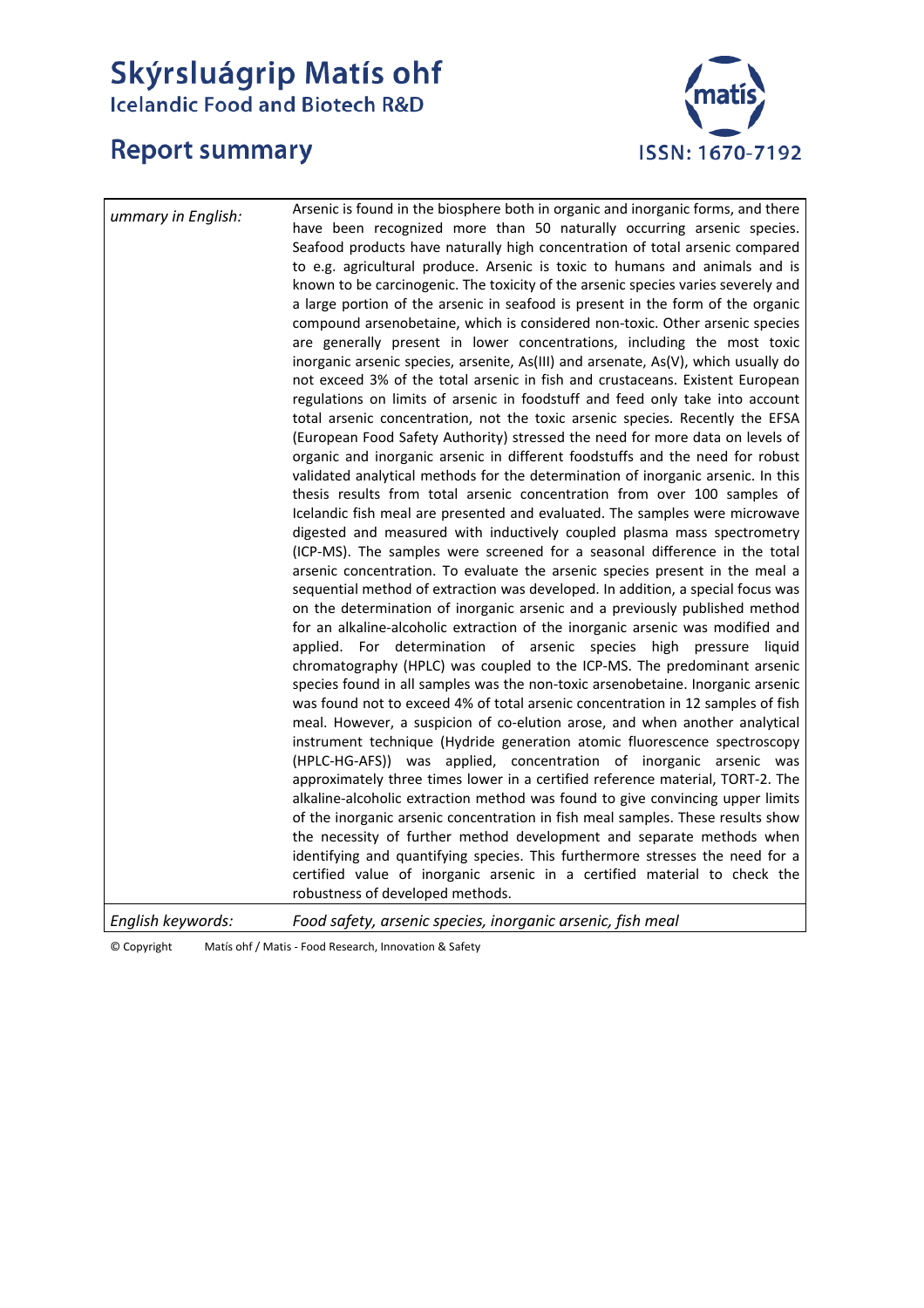# **Table of Contents**

| $\mathbf{1}$   |       |                                                                                            |  |
|----------------|-------|--------------------------------------------------------------------------------------------|--|
| $\overline{2}$ |       |                                                                                            |  |
| 3              |       |                                                                                            |  |
|                | 3.1   |                                                                                            |  |
|                | 3.1.1 |                                                                                            |  |
|                |       | 3.1.2                                                                                      |  |
|                | 3.2   |                                                                                            |  |
|                | 3.3   |                                                                                            |  |
|                | 3.4   |                                                                                            |  |
|                | 3.5   | Seasonal screening of total arsenic as well as toxic and non-toxic arsenic species in fish |  |
| $\overline{4}$ |       |                                                                                            |  |
| 5              |       |                                                                                            |  |
| 6              |       |                                                                                            |  |
| 7              |       |                                                                                            |  |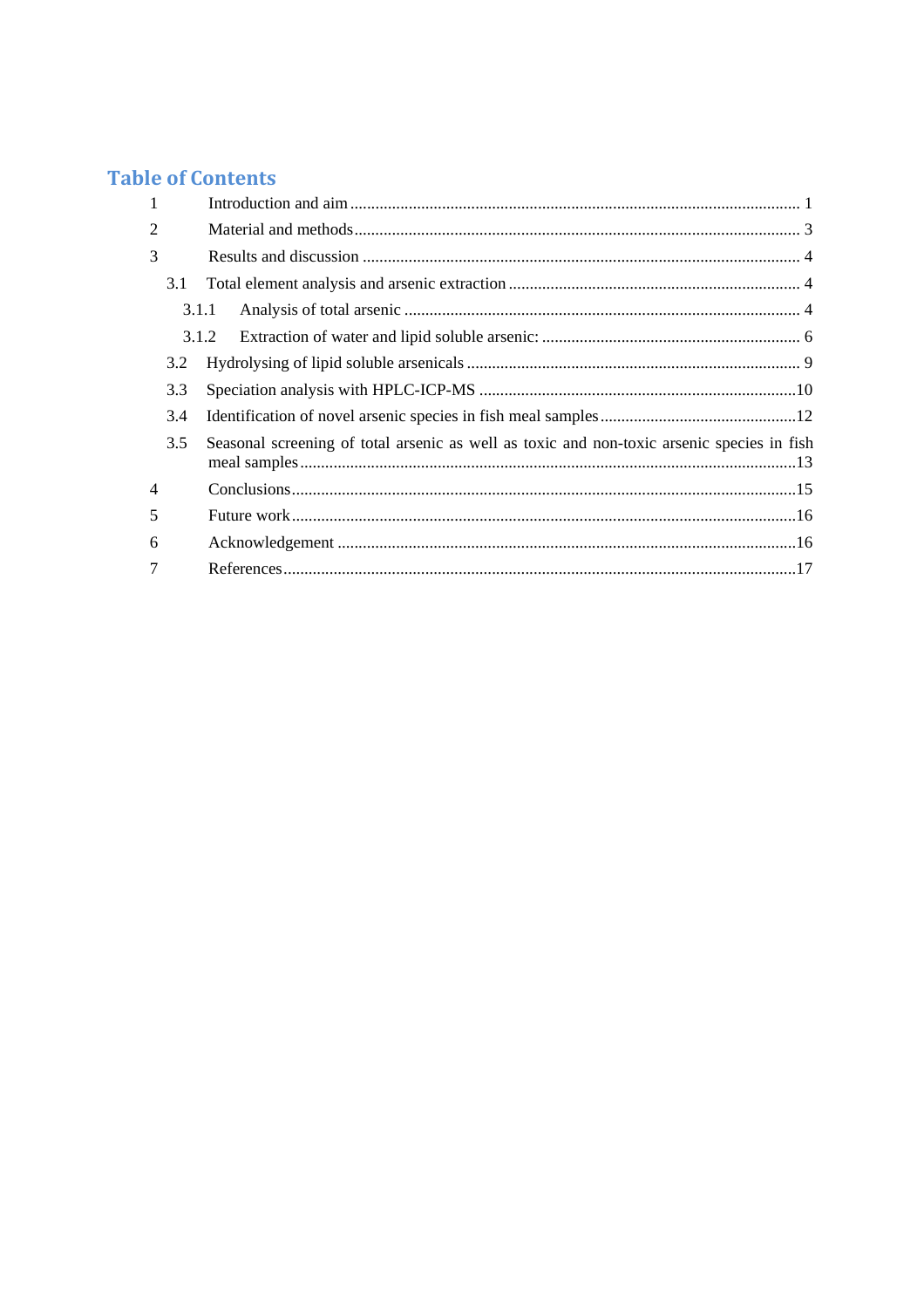#### **1 INTRODUCTION AND AIM**

Arsenic is found in the biosphere both in organic and inorganic forms, and there have been recognized more than 50 naturally occurring arsenic species, main species are shown in Table 1 on page 3. The toxicity of arsenic is highly dependent on the chemical form<sup>2</sup>. Organoarsenic species such as arsenobetaine are considered non-toxic. The inorganic arsenic (As(III), As(V)) is the most toxic followed by the simple methylated compounds<sup>3</sup>. Human exposure to arsenic is mainly through intake of food and beverages<sup>4</sup>. Normally, arsenic is found in low levels in natural water except for specific regions of the world, e.g. West Bengal <sup>5</sup>. Consumers who are most exposed to arsenic are those with a high consumption of seafood or people from areas where the drinking water is high in arsenic. To assess the health risk associated with ingestion of arsenic in food the variation in toxicity of the arsenic species must be taken into account rather than only the total concentration. Special notice should be taken of species that are toxicologically important, especially the inorganic arsenic. Soluble inorganic arsenic is rapidly and almost completely absorbed after ingestion in humans. The absorption of different organic arsenic species is generally greater than 70%. After the absorption the arsenic is widely distributed to almost all organs <sup>6</sup>.

Recently the European Food Safety Authority (EFSA) published a scientific opinion <sup>6</sup> where the risk related to the presence of arsenic in food to human health was assessed. From over 100,000 occurrence data on arsenic in food approximately 98% were reported as total arsenic where only a few investigations took various arsenic species into account. Since representative speciation data is limited the EFSA Panel on Contaminants in the food chain (CONTAM Panel) could not assess typical ratios between inorganic and organic arsenic in foodstuffs. For exposure assessment based on the limited data on inorganic arsenic a number of assumptions were made for the estimation of the contribution of inorganic arsenic to total arsenic. The proportion of inorganic arsenic was assumed to range from 50 to 100% of the total arsenic in food other than fish and seafood. In fish and seafood the proportion of inorganic arsenic is small and tends to decrease as the total arsenic concentration increases, where the ratio depends on the seafood type. A considered realistic value for calculating human dietary exposure was set as a fixed value for inorganic arsenic of 0.03 mg/kg in fish and 0.1 mg/kg in seafood  $^6$ . The provisional tolerable weekly intake (PTWI) of 15 μg/kg body weight (b.w.) was established by the World Health Organisation (WHO) in 1989<sup>7</sup>. Since then new data that establishes that inorganic arsenic causes cancer in the lungs, the urinary tract, the skin, as well as other adverse effects, has been reported at lower exposure levels than previously considered. The PTWI value of 15 μg/kg is thus no longer appropriate according to the EFSA opinion. The CONTAM Panel has recommended that dietary exposure to inorganic arsenic should be reduced and in order to refine the risk assessment of inorganic arsenic a need for more extensive speciation data for different food commodities is needed  $6$ .

The EU commission has not established maximum levels for total or inorganic arsenic in foodstuffs but maximum levels for total arsenic have been established in animal feeding stuffs <sup>8</sup>. If inorganic/total arsenic ratio varied within a narrow range for different food‐ or feedingstuffs so that reliable extrapolations were possible, maximum levels for total arsenic might be justifiable. However, generally this does not appear to be the case <sup>9</sup>. Year 2003 the EU commission recognised that more than 95% of the arsenic present in feed materials of marine origin is in the less toxic organic forms and revised the maximum contents permitted for undesirable substances in animal feed  $10$  and this change enter into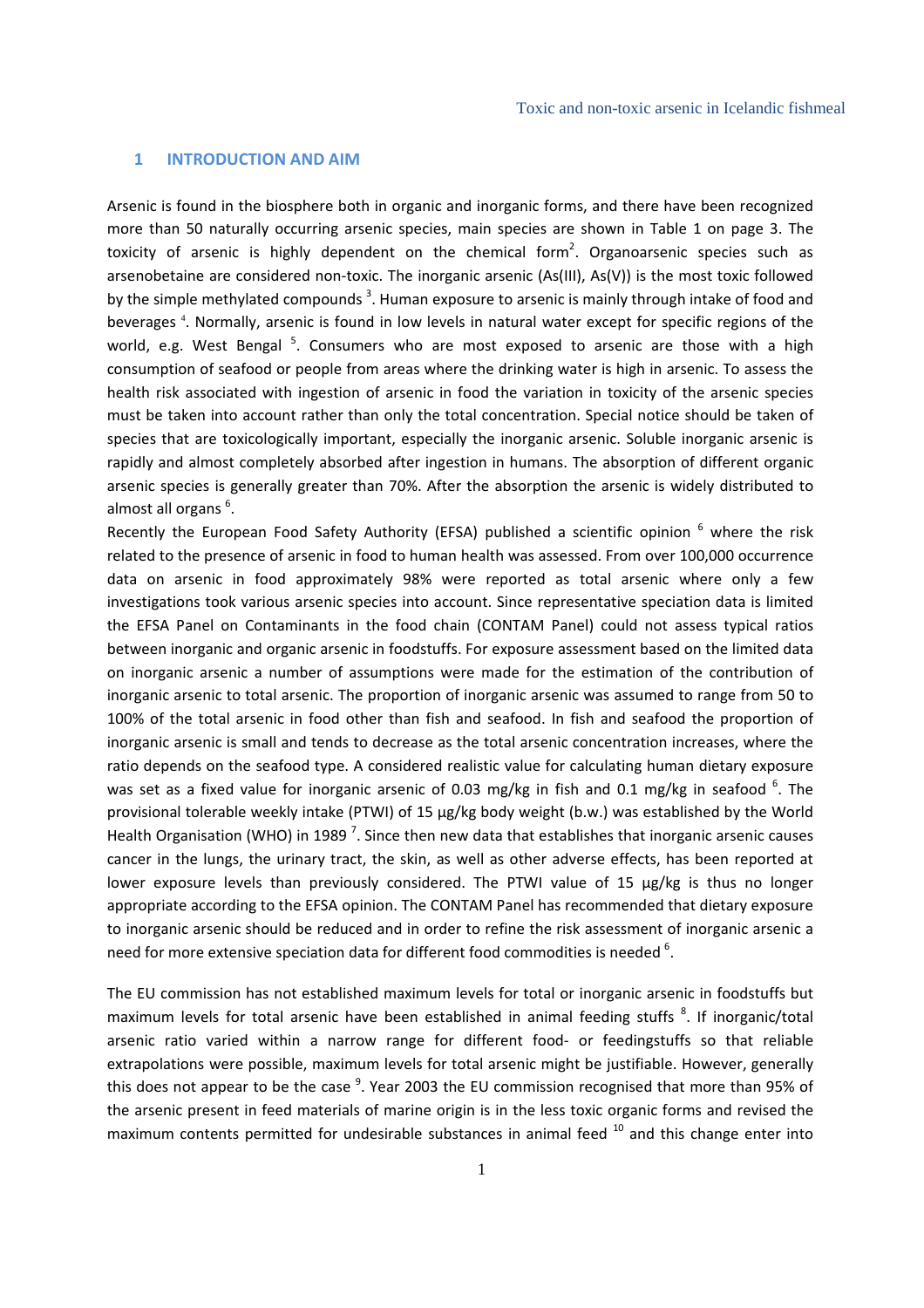force with the European Parliament Directive 2002/32/EC<sup>10</sup>. When the present work started, year 2008, the maximum level of arsenic in feedingstuffs obtained from the processing of fish or other marine animals was 15 mg/kg, while for seaweed meal and feed materials derived from seaweed it was 40 mg/kg and for complete feedingstuffs for fish, 6 mg/kg  $^{11}$ . Even though the high percentage of organoarsenicals in material of marine origin was taken into consideration when these maximum levels entered into force with Directive 2002/32/EC, feedingstuffs with low levels of inorganic arsenic but high levels of total arsenic were still at a risk of unnecessary exclusion from the market. However, shortly after the EFSA opinion was published (October 2009)  $<sup>6</sup>$  the EU commission amended Directive</sup> 2002/32/EC and raised the maximum levels of total arsenic further (November 2009)<sup>8</sup>:

*As regards feedingstuffs obtained from the processing of fish or other marine animals, recent information provided by competent authorities of the Member States on the presence of total arsenic (sum of organic and inorganic arsenic) indicates that it is necessary to increase certain maximum levels for total arsenic. By‐ products of the fish filleting industry are valuable raw materials for the production of fish meal and fish oil for use in compound feed, in particular fish feed <sup>8</sup> .*

The amendment further states that the increase of the maximum levels for total arsenic does not entail a change in the maximum levels for inorganic arsenic, and thus the increased levels for total arsenic does not affect the protection of animal and human health <sup>8</sup>. Hence the current maximum level of arsenic in feedingstuffs obtained from the processing of fish or other marine animals is 25 mg/kg, while for seaweed meal and feed materials derived from seaweed it is 40 mg/kg and for complete feedingstuffs for fish it is 10 mg/kg <sup>8</sup>. Nevertheless, the responsible operator must perform an analysis to demonstrate that the content of inorganic arsenic is lower than 2 mg/kg upon a request of the competent authorities<sup>8</sup>.

Arsenic species and their abbreviation and chemical structure are illustrated in Table 1.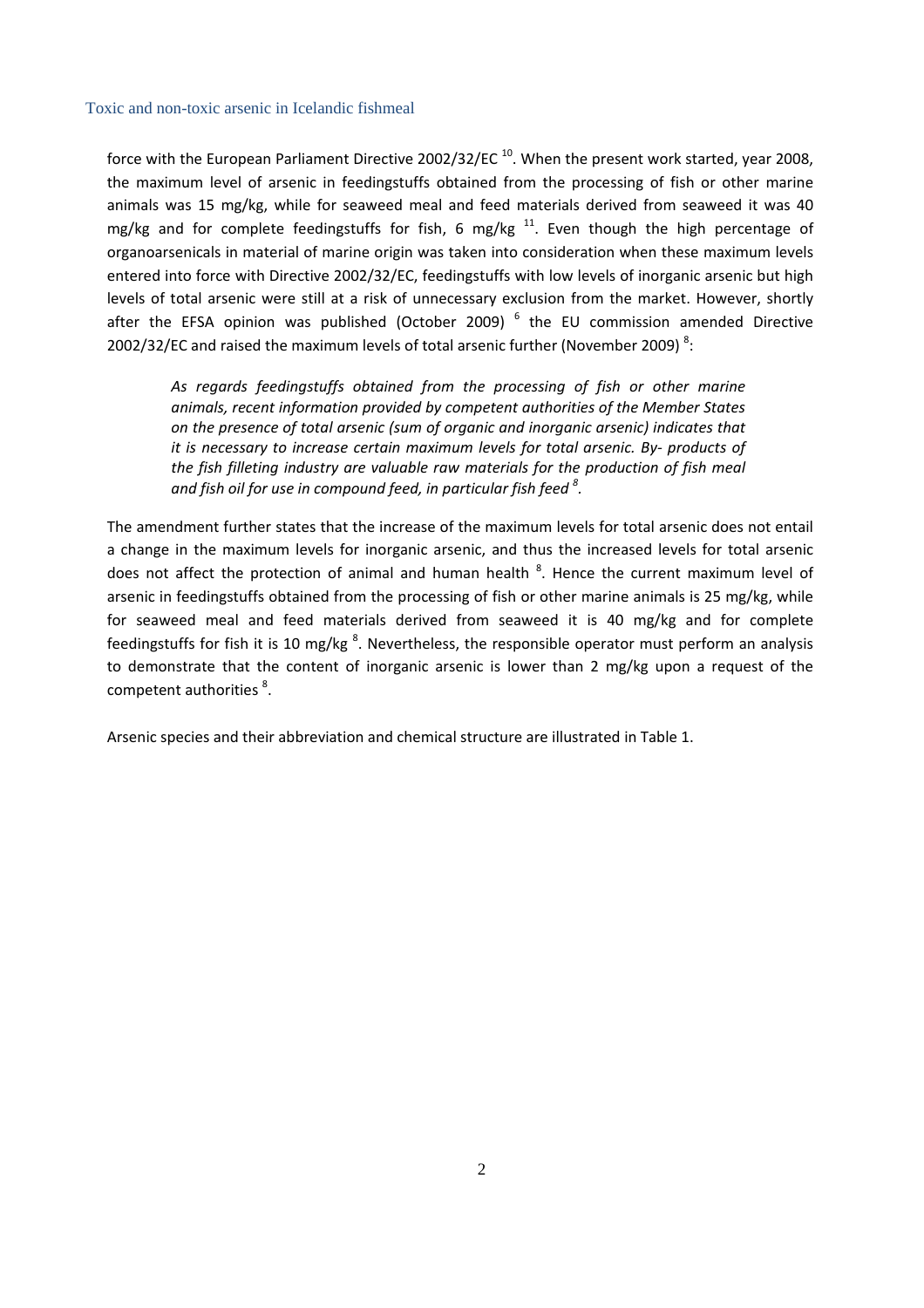| <b>Name</b>                    | <b>Abbreviation</b> | <b>Chemical structure</b>                                    |
|--------------------------------|---------------------|--------------------------------------------------------------|
| <b>Arsenite</b>                | As(III)             | As(O) <sub>3</sub>                                           |
| <b>Arsenate</b>                | As(V)               | AsO(O <sub>3</sub> )                                         |
| <b>Arsenobetaine</b>           | AB                  | $(CH3)3As'CH2COO$                                            |
| <b>Arsenosugars</b>            |                     | CH <sub>3</sub>                                              |
|                                |                     | $O = As$<br>R<br>∩<br>CH <sub>3</sub><br>OH OH               |
| <b>Arsenolipids</b>            |                     | e.g.<br>CH <sub>3</sub><br>$O = As$<br>OH<br>ĊН <sub>о</sub> |
| Trimethylarsonio propionate    | TMAP                | $(CH3)3As+CH2CH2COO-$                                        |
| <b>Methylarsonate</b>          | MA                  | $CH3ASO(O2)2$                                                |
| <b>Methylarsonite</b>          | MA(III)             | CH <sub>3</sub> As(O <sub>2</sub> )                          |
| <b>Dimethylarsinate</b>        | <b>DMA</b>          | $(CH3)2 AsO(O2)$                                             |
| <b>Dimethylarsinite</b>        | DMA(III)            | $(CH_3)$ <sub>2</sub> A <sub>s</sub> O <sup>-</sup>          |
| <b>Trimethylarsine oxide</b>   | <b>TMAO</b>         | $(CH_3)$ <sub>3</sub> A <sub>s</sub> O                       |
| <b>Tetramethylarsonium ion</b> | <b>TETRA</b>        | $(CH_3)_4As^+$                                               |
| <b>Arsenocholine</b>           | AC                  | OH<br>$H_3C$                                                 |

**Table 1: Names, abbreviations and chemical structures for selected arsenic species.**

The main aims of this project were:

- Determine the total arsenic concentration in Icelandic fish meal and screen for seasonal differences.
- Develop analytical techniques for determination of toxic and nontoxic arsenic species in fish meal.
- Evaluate the number and quantity of toxic arsenic species in Icelandic fish meal.
- Include analysis of seafood based certified reference material/s to provide arsenic speciation data for comparative purposes.
- Discuss the obtained results in relation to the maximum contents of total arsenic permitted according to EU regulations.

## **2 MATERIAL AND METHODS**

This was a two year project and an overview of the project plan is shown in Figure 1. Altogether the project was separated into six different work packages (**WP1** – **WP6**). Cooperation in method development and identification of arsenic species was with Prof. Jörg Feldmann, University of Aberdeen, Scotland. Details on the analytical method and material used are described in the M.Sc. thesis of Ásta H. E. Pétursdóttir, entitled "Determination of toxic and non‐toxic arsenic species in Icelandic fish meal".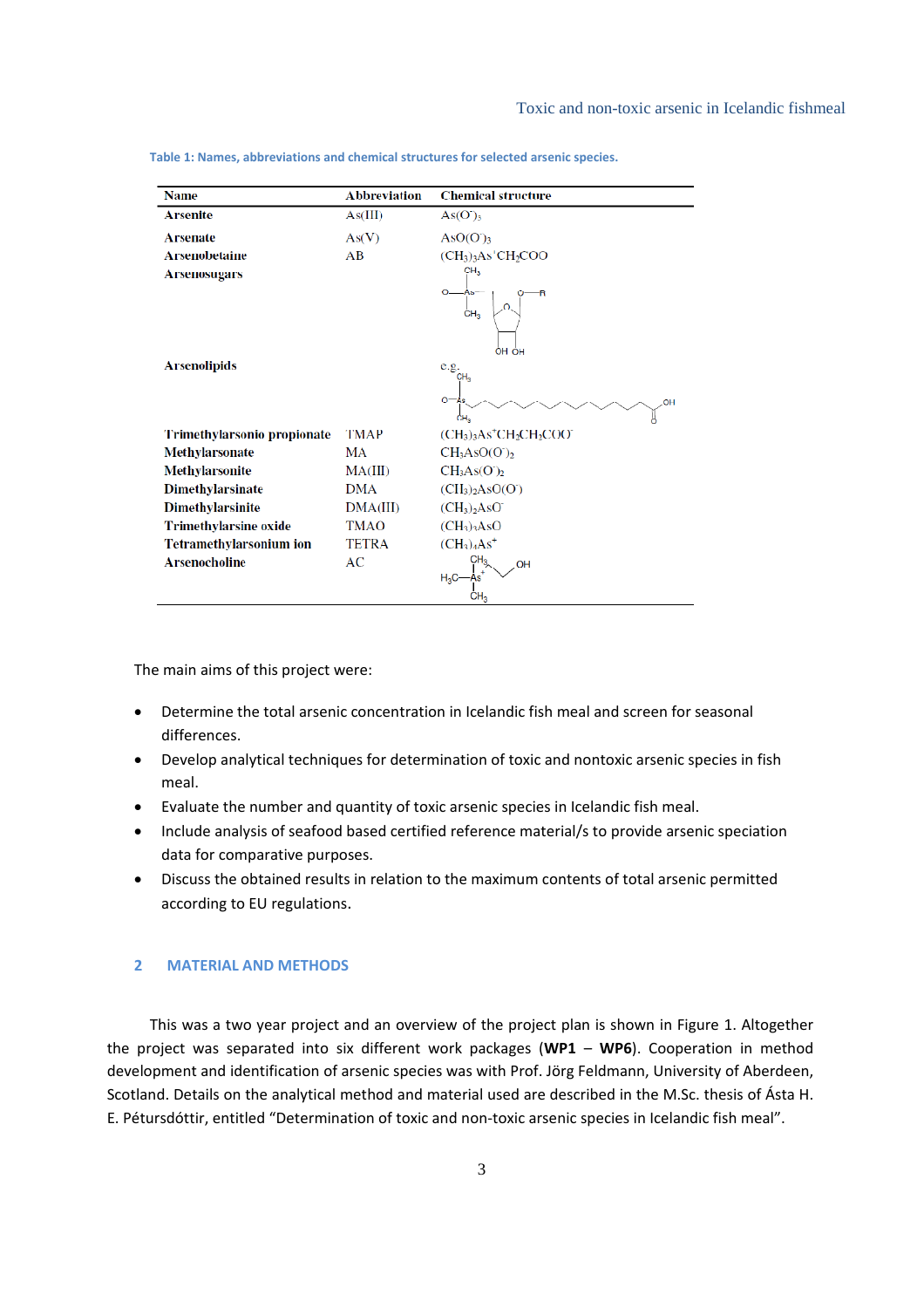

**Figure 1: Schematic layout of the Work Packages** 

# **3 RESULTS AND DISCUSSION**

*Aim: To determine the total arsenic concentration in Icelandic fish meal and extraction of water – and lipid-soluble arsenic*

# **3.1 Total element analysis and arsenic extraction**

# 3.1.1 Analysis of total arsenic

Approximately 100 different fish meal samples from three species, blue whiting, capelin and herring, were analysed for total arsenic concentration. This is shown for each species in Figure 2, Figure 3 and Figure 4.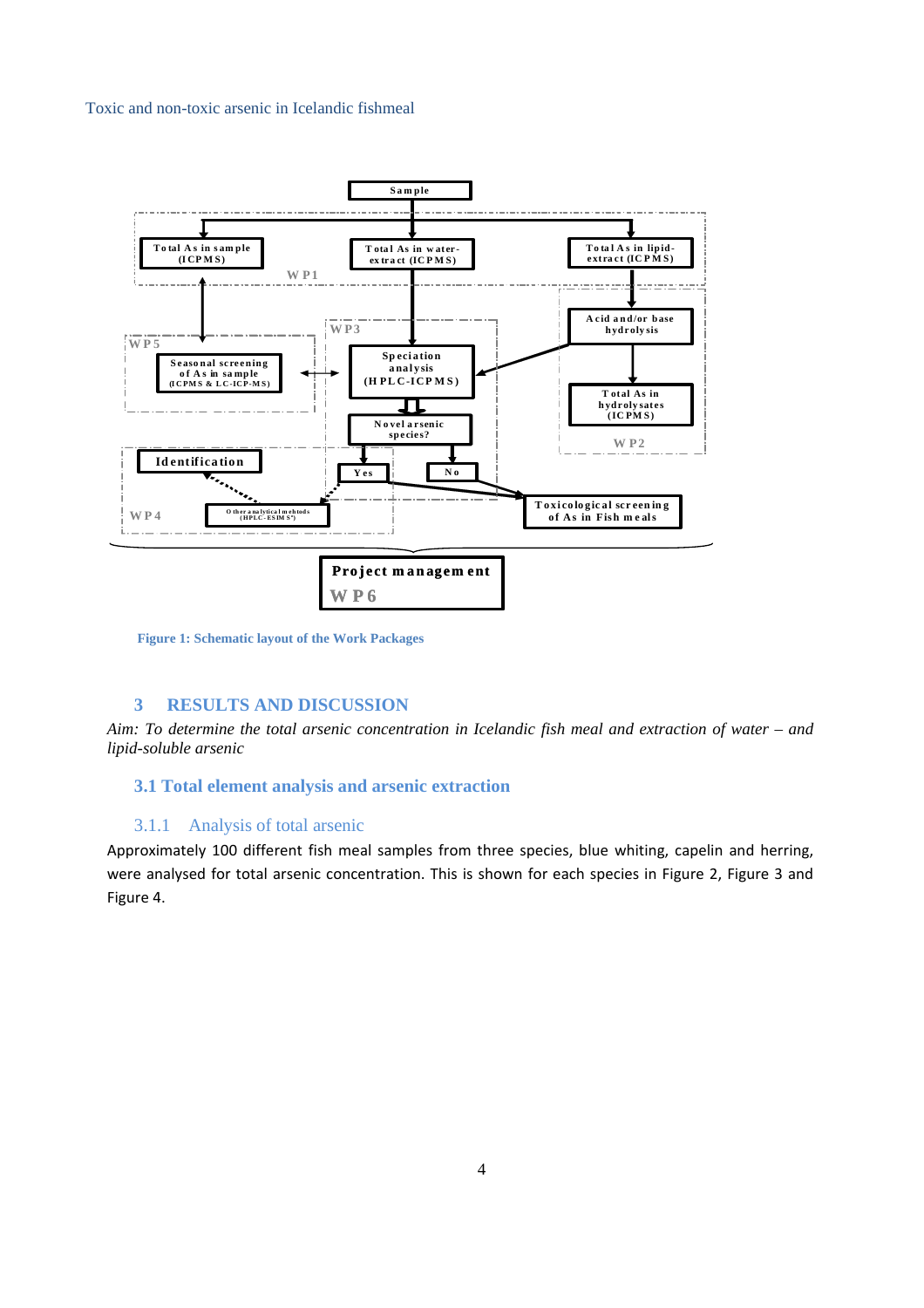

Figure 2: a) Distribution of the total arsenic concentration for all herring samples. b) Box plot of the herring samples



Figure 3: a) Distribution of the total arsenic concentration for all the blue whiting samples. b) Box plot for the blue **whiting samples.**



Figure 4: a) Distribution of the total arsenic concentration for all the capelin samples. b) Box plot for the capelin **samples.**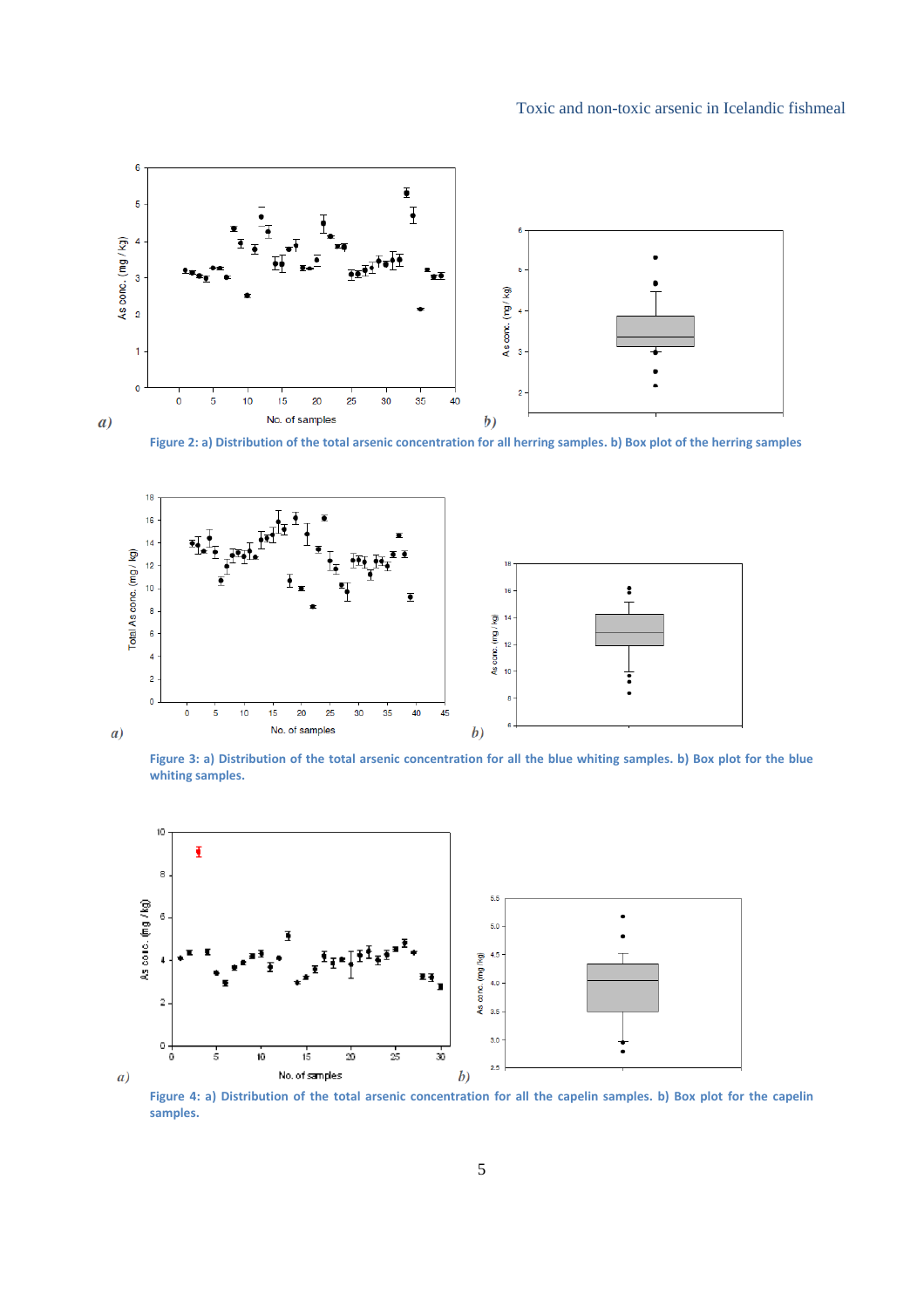One capelin samples was classified as a outlier with a Q-test (p<0,01) and dismissed from the dataset.

These results provide reliable reference data about the average arsenic concentration in fish meal samples from each species.

# 3.1.2 Extraction of water and lipid soluble arsenic:

A sequential extraction method was developed as described in Figure 5. A detailed method description is in the supporting document for this report  $^1$ .



**Figure 5: A scheme of the sequential extraction method.**

Each residue was analysed with ICP‐MS to determine the arsenic concentration in each fraction as described in Table 2.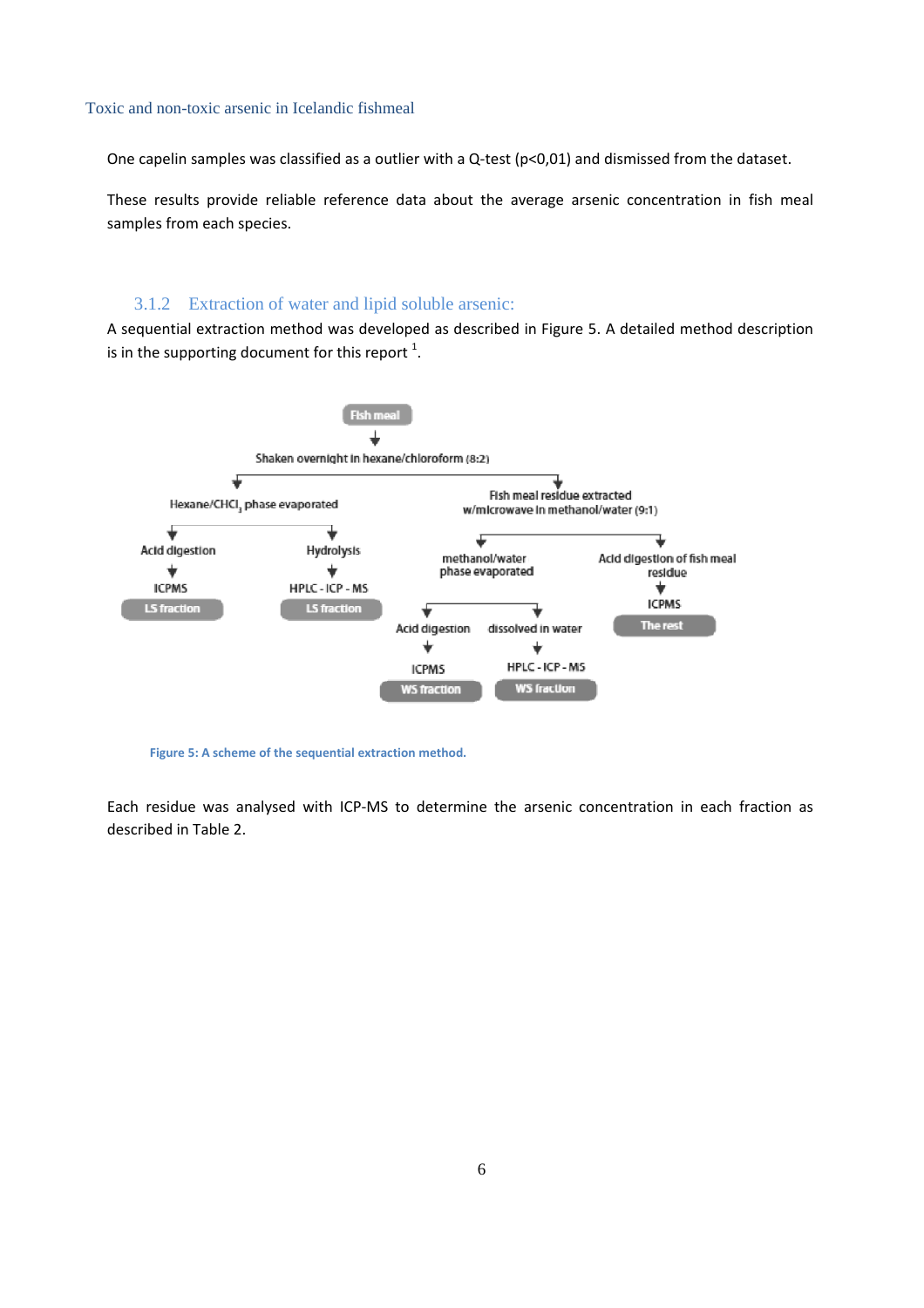| Samples <sup>a</sup>   | <b>Total As</b>     | <b>Concentration As extracted from total</b><br>As [mg/kg] |                         |                                  |                 |                 |
|------------------------|---------------------|------------------------------------------------------------|-------------------------|----------------------------------|-----------------|-----------------|
|                        | [mg/kg]             | Hexane/<br>CHCl <sub>3</sub>                               | H2O/<br><b>MeOH</b>     | Acid<br>digestion<br>of the rest | Sum of<br>steps | Recovery<br>(%) |
|                        | (acid<br>digestion) | Step I<br>(Lipid sol.)                                     | Step II<br>(Water sol.) | Step III<br>(The rest)           | $(I+II+III)$    |                 |
| <b>Herring</b>         |                     |                                                            |                         |                                  |                 |                 |
| H1                     | $4.35 \pm 0.06$     | $0.84 \pm 0.06$                                            | $3.20 \pm 0.02$         | $0.56 \pm 0.01$                  | $4.55 \pm 0.08$ | $106 \pm 2$     |
| H <sub>2</sub>         | $5.31 \pm 0.15$     | $1.09 \pm 0.05$                                            | $3.27 \pm 0.03$         | $0.49 \pm 0.03$                  | $4.85 \pm 0.04$ | $91 \pm 1$      |
| H <sub>3</sub>         | $3.48 \pm 0.15$     | $0.81 \pm 0.02$                                            | $2.18 \pm 0.03$         | $0.45 \pm 0.01$                  | $3.44 \pm 0.02$ | $99 \pm 1$      |
| H4                     | $3.45 \pm 0.15$     | $1.15 \pm 0.04$                                            | $1.50 \pm 0.03$         | $0.51 \pm 0.01$                  | $3.16 \pm 0.14$ | $92 \pm 1$      |
| <b>H5</b>              | $2.51 \pm 0.04$     | $0.71 \pm 0.04$                                            | $1.44 \pm 0.01$         | $0.36 \pm 0.01$                  | $2.51 \pm 0.03$ | $100 \pm 1$     |
| <b>Blue</b><br>whiting |                     |                                                            |                         |                                  |                 |                 |
| <b>B1</b>              | $14.0 \pm 0.3$      | $0.19 \pm 0.01$                                            | $12.4 \pm 1.7$          | $1.25 \pm 0.04$                  | $13.9 \pm 1.6$  | $99 \pm 12$     |
| B <sub>2</sub>         | $16.2 \pm 0.6$      | $0.23 \pm 0.01$                                            | $14.7 \pm 0.5$          | $1.09 \pm 0.01$                  | $16.0 \pm 0.5$  | $99 \pm 3$      |
| B <sub>3</sub>         | $12.4 \pm 0.6$      | $0.13 \pm 0.03$                                            | $10.6 \pm 0.2$          | $0.76 \pm 0.03$                  | $11.5 \pm 0.2$  | $93 \pm 2$      |
| <b>B4</b>              | $8.4 \pm 0.1$       | $0.29 \pm 0.07$                                            | $8.3 \pm 0.4$           | $0.69 \pm 0.01$                  | $9.3 \pm 0.3$   | $111 \pm 4$     |
| <b>B5</b>              | $13.3 \pm 0.7$      | $0.17 \pm 0.01$                                            | $11.9 \pm 0.1$          | $0.89 \pm 0.04$                  | $12.9 \pm 0.1$  | $97 \pm 1$      |
| Capelin                |                     |                                                            |                         |                                  |                 |                 |
| C1                     | $4.11 \pm 0.06$     | $1.32 \pm 0.13$                                            | $2.35 \pm 0.04$         | $0.74 \pm 0.16$                  | $4.41 \pm 0.33$ | $107 \pm 8$     |
| C <sub>2</sub>         | $5.17 \pm 0.20$     | $0.52 \pm 0.04$                                            | $3.29 \pm 0.04$         | $0.57 \pm 0.03$                  | $4.38 \pm 0.05$ | $85 \pm 1$      |
| C <sub>3</sub>         | $4.20 \pm 0.22$     | $1.10 \pm 0.02$                                            | $1.97 \pm 0.03$         | $0.53 \pm 0.01$                  | $3.60 \pm 0.02$ | $86 \pm 1$      |
| C <sub>4</sub>         | $4.42 \pm 0.29$     | $1.11 \pm 0.08$                                            | $1.97 \pm 0.05$         | $0.55 \pm 0.01$                  | $3.63 \pm 0.06$ | $82 \pm 2$      |
| C5                     | $2.95 \pm 0.11$     | $0.87 \pm 0.02$                                            | $1.62 \pm 0.05$         | $0.54 \pm 0.04$                  | $3.03 \pm 0.06$ | $103 \pm 2$     |

**Table 2: The concentration of each arsenic fraction extracted from 15 fish meal samples using sequential extraction.**

<sup>a</sup>Water content of the fish meal samples ranged from 4.5-8.3%, concentration given on a product weight basis. Details about the fish meal samples is described elsewhere  $<sup>1</sup>$ .</sup>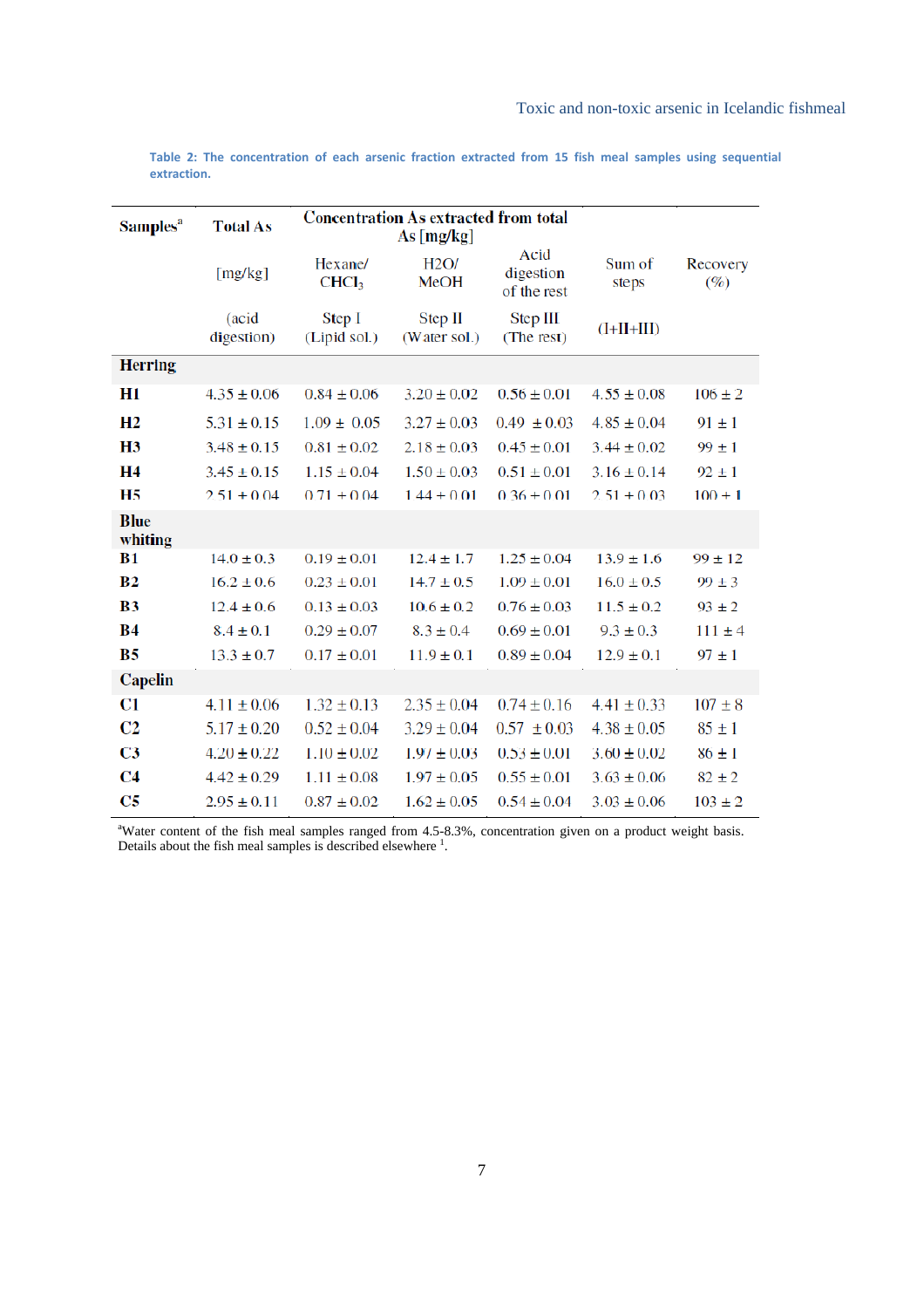| <b>Samples</b>      | Lipid soluble fraction<br>(% of total As conc.) | <b>Water soluble fraction</b><br>(% of total As conc.) | The rest<br>(% of total As conc.) |
|---------------------|-------------------------------------------------|--------------------------------------------------------|-----------------------------------|
|                     | <b>Step I</b>                                   | <b>Step II</b>                                         | <b>Step III</b>                   |
| <b>Herring</b>      |                                                 |                                                        |                                   |
| H1                  | 19.3                                            | 73.6                                                   | 12.9                              |
| H <sub>2</sub>      | 20.5                                            | 61.6                                                   | 9.2                               |
| <b>H3</b>           | 23.3                                            | 62.6                                                   | 13.0                              |
| Н4                  | 33.3                                            | 43.5                                                   | 14.8                              |
| Н5                  | 28.3                                            | 57.4                                                   | 14.3                              |
| Average:            | $25 \pm 6$                                      | $60 \pm 11$                                            | $13 \pm 2$                        |
| <b>Blue whiting</b> |                                                 |                                                        |                                   |
| <b>B1</b>           | 1.4                                             | 89.0                                                   | 9.0                               |
| B <sub>2</sub>      | 1.4                                             | 90.7                                                   | 6.7                               |
| B <sub>3</sub>      | 1.1                                             | 85.4                                                   | 6.1                               |
| В4                  | 3.5                                             | 98.8                                                   | 8.2                               |
| <b>B5</b>           | 1.3                                             | 89.4                                                   | 6.7                               |
| Average:            | $2 \pm I$                                       | $91 \pm 5$                                             | $7 \pm 1$                         |
| <b>Capelin</b>      |                                                 |                                                        |                                   |
| C1                  | 32.1                                            | 57.2                                                   | 18.0                              |
| C <sub>2</sub>      | 10.1                                            | 63.6                                                   | 11.0                              |
| C <sub>3</sub>      | 26.2                                            | 46.9                                                   | 12.6                              |
| C <sub>4</sub>      | 25.1                                            | 44.6                                                   | 12.4                              |
| C <sub>5</sub>      | 29.5                                            | 54.9                                                   | 18.3                              |
| Average:            | $25 \pm 9$                                      | $53 \pm 8$                                             | $15 \pm 3$                        |

**Table 3: The mass balance between the three fractions for 15 fish meal samples.**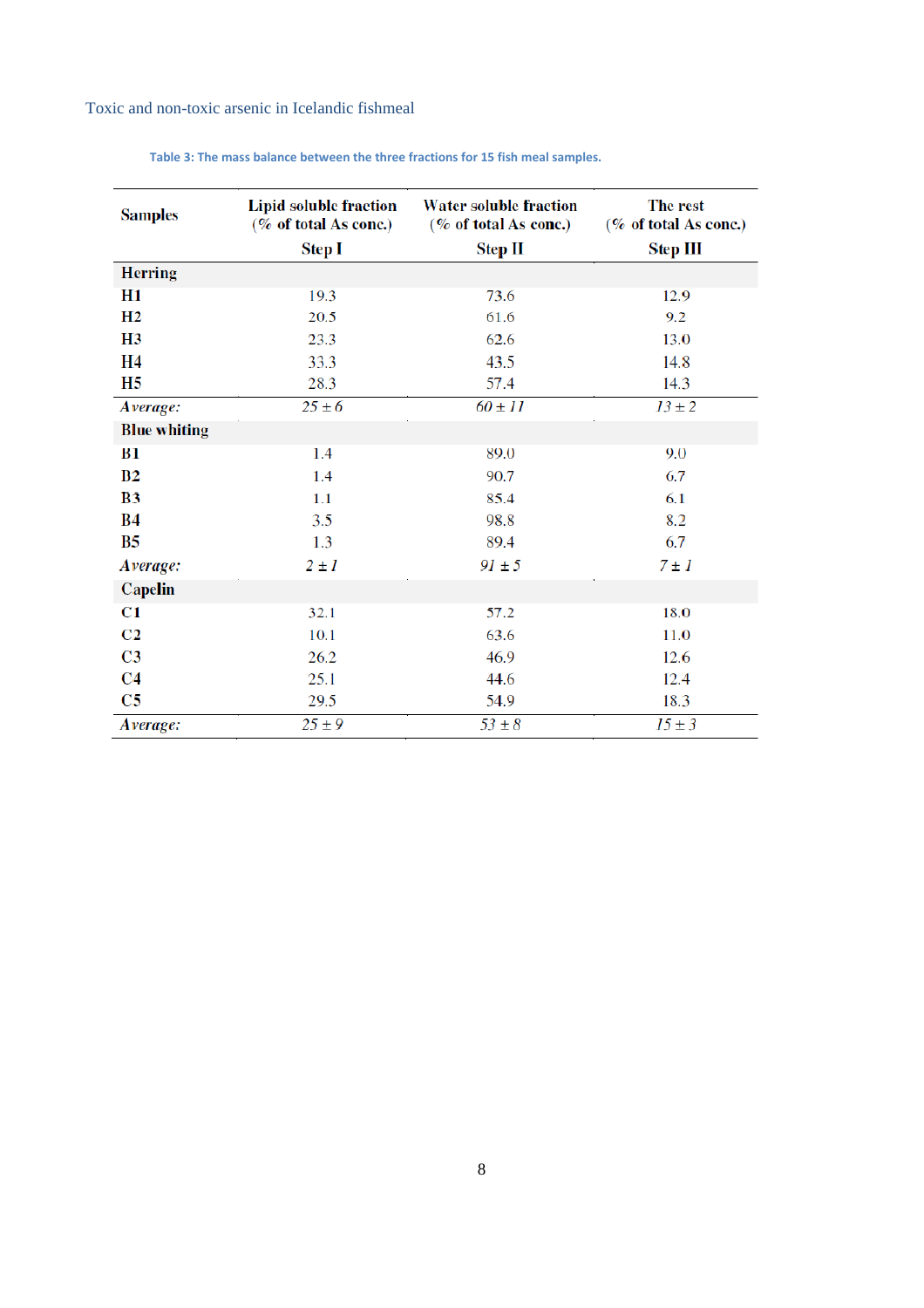#### **3.2 Hydrolysing of lipid soluble arsenicals**

*Aim: To hydrolyse lipid‐soluble arsenic compounds systematically.*

A hydrolysis process was developed, Figure 6.



**Figure 6: Schema for the hydrolysis.**

Three meal samples from each species were tested with the method described in Figure 6. Somewhat contradicting results were achieved indicating that further development is needed as described by Pétursdóttir<sup>1</sup>.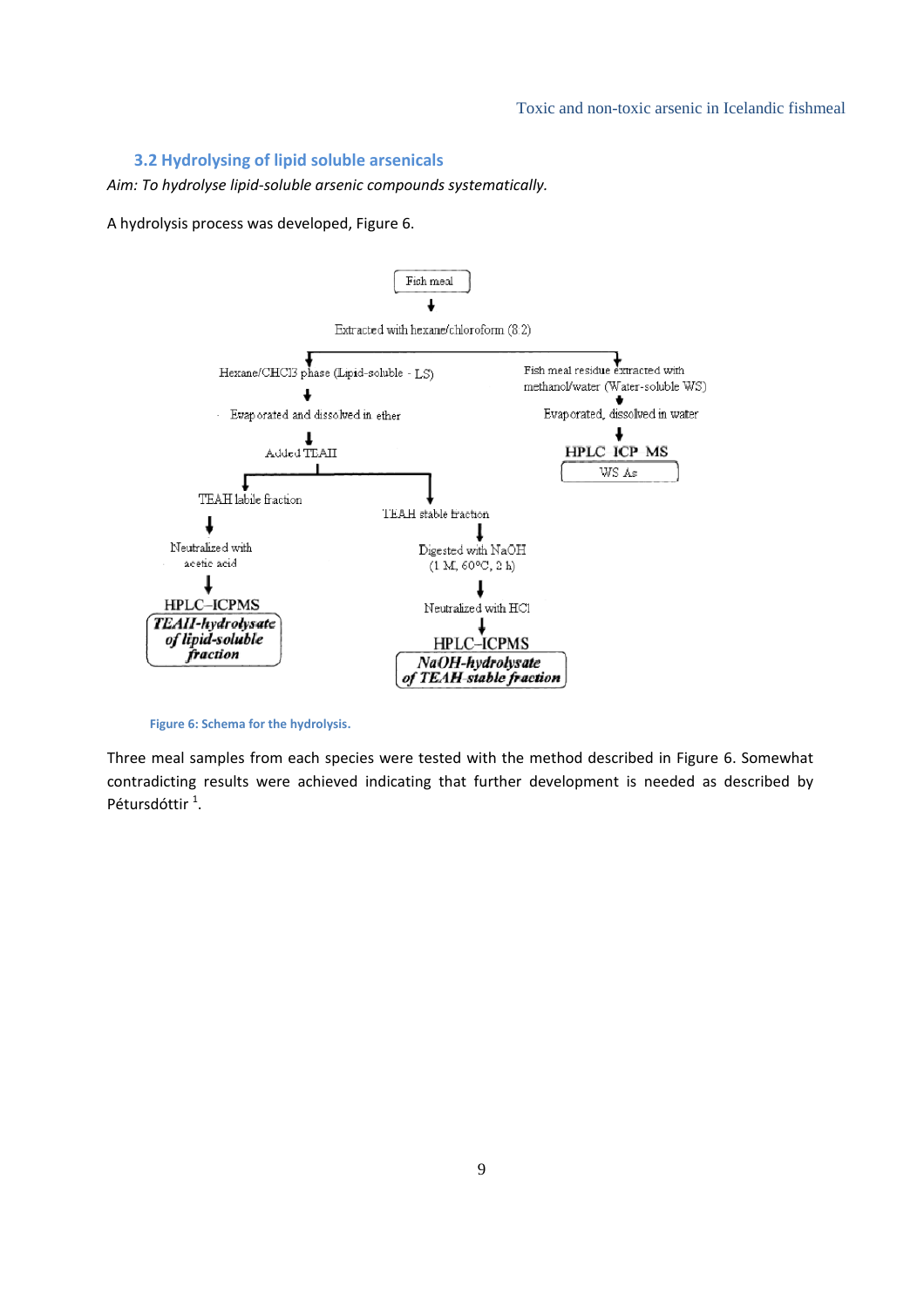#### **3.3 Speciation analysis with HPLC‐ICP‐MS**

#### *Aim: To carry out arsenic speciation of fish meal samples using HPLC‐ICP‐MS.*

Speciation was performed on different fractions with HPLC-ICP-MS and compared to authentic reference standards. Different fractions are described in Figure 5. Detailed description of procedures and methods are found elsewhere <sup>1</sup>. A summarisation of main arsenic species in both water soluble fraction and lipid soluble fraction is shown in Table 4.

|                           | <b>Capelin</b> | <b>Herring</b> | <b>Blue whiting</b> | DORM-2 |
|---------------------------|----------------|----------------|---------------------|--------|
| AВ                        | Major          | Major          | Major               | Major  |
| <b>TMAO</b> <sup>a</sup>  | Minor          |                |                     |        |
| <b>TMAP</b> <sup>a</sup>  |                |                | Trace               | Minor  |
| $AC^a$                    |                |                | Trace               |        |
| <b>TETRA</b> <sup>a</sup> |                |                | Trace               | Minor  |
| As(V) <sup>a</sup>        | Trace          |                |                     |        |
| Inorganic                 | Minor          | Minor          | Trace               | Minor  |
| U / non-polar             | Minor          | Minor          |                     |        |

**Table 4: The detected arsenic species in the three fish meal types.**

<sup>a</sup>Verification by e.g. spiking is needed

The method development for speciation analysis turned out to be very laborious and time consuming. Therefore, the main effort was concentrated on the method development for toxic inorganic arsenic. A detailed description of the method is found elsewhere  $^1$ . The main results are shown in Table 5. The results show that even if the total arsenic concentration is high, as is in the case of blue whiting meal, there is no relationship to the inorganic arsenic concentration.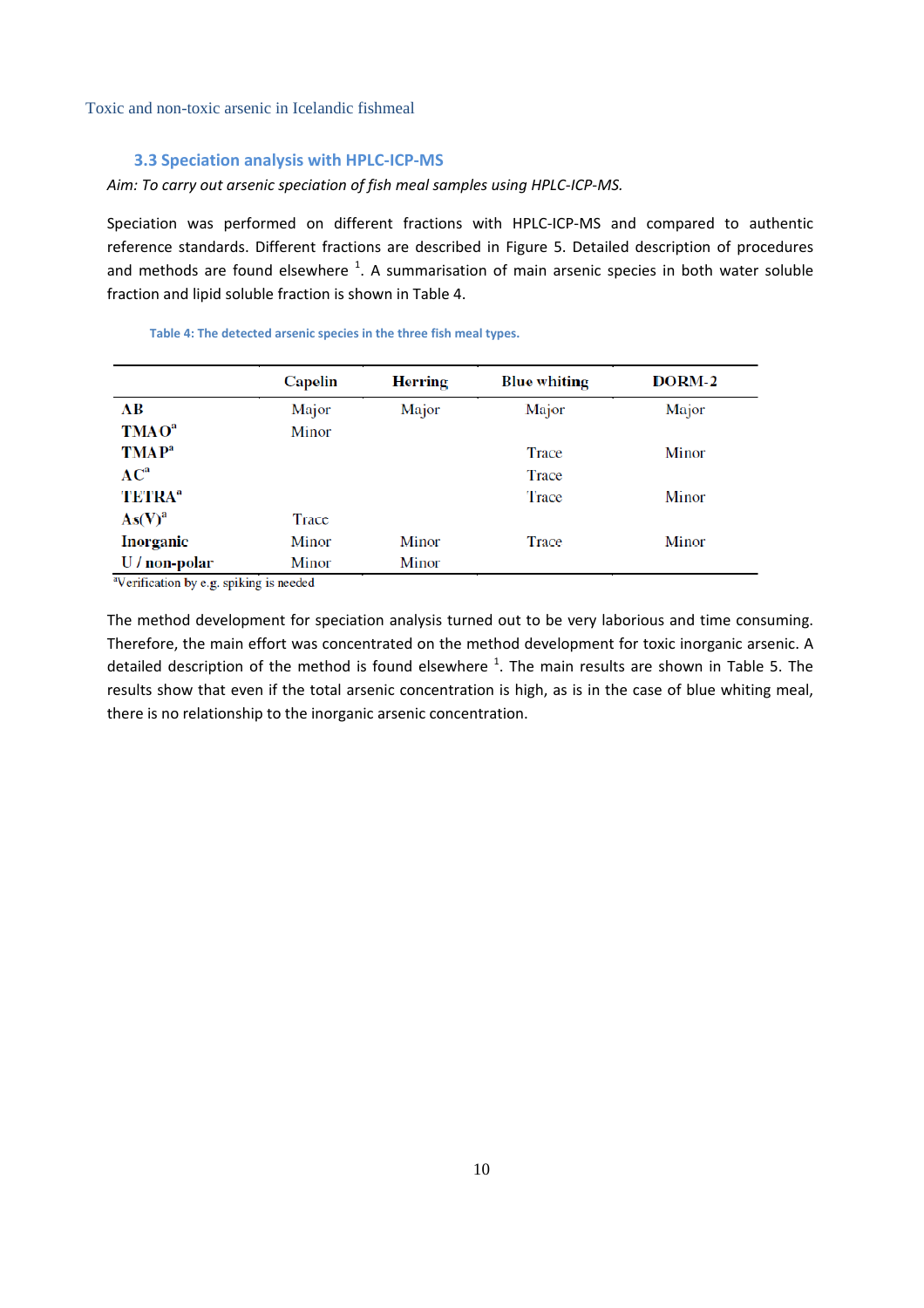| Samples <sup>a,c</sup> | Conc. $As(V)$ (µg/kg) | $\mathbf n$    | Total As conc. (mg/kg)                 | $\%As(V)$ of total |
|------------------------|-----------------------|----------------|----------------------------------------|--------------------|
| <b>Herring</b>         |                       |                |                                        |                    |
| H1                     | $37 + 18$             | 5              | $4.35 \pm 0.06$                        | 0.8                |
| H2                     | $37 \pm 9$            | 3              | $5.31 \pm 0.15$                        | 0.7                |
| <b>H4</b>              | $29 \pm 3$            | 3              | $3.45 \pm 0.15$                        | $0.8\,$            |
| <b>H5</b>              | $82 \pm 9$            | 3              | $2.51 \pm 0.04$                        | 3.3                |
| <b>Blue whiting</b>    |                       |                |                                        |                    |
| <b>B1</b>              | $41 \pm 16$           | 9              | $13.95 \pm 0.29$                       | 0.3                |
| B <sub>2</sub>         | $72 \pm 3$            | 3              | $16.18 \pm 0.57$                       | 0.4                |
| <b>B3</b>              | $51 \pm 4$            | 3              | $12.38 \pm 0.55$                       | $0.4\,$            |
| <b>B4</b>              | $51 \pm 3$            | 3              | $8.38 \pm 0.13$                        | 0.6                |
| <b>Capelin</b>         |                       |                |                                        |                    |
| C1                     | $50 \pm 18$           | 9              | $4.11 \pm 0.06$                        | 1.2                |
| C <sub>2</sub>         | $198 \pm 8$           | 3              | $5.17 \pm 0.20$                        | 3.8                |
| C <sub>4</sub>         | $36 \pm 9$            | 3              | $4.42 \pm 0.29$                        | 0.8                |
| C5                     | $47 \pm 5$            | 3              | $2.95 \pm 0.11$                        | 1.6                |
| TORT-2                 | $639 \pm 81$          | $\overline{4}$ | $19.6 \pm 0.4$<br>$[21.6 \pm 1.8]^{b}$ | 3.3                |
| DORM-3                 | $283 \pm 27$          | 3              | $6.2 \pm 0.1$<br>$[6.88 \pm 0.30]^{b}$ | 4.5                |

Table 5: Total arsenic and inorganic arsenic in 12 fish meal samples and two Certified Reference Materials

<sup>a</sup> Water content of fish meal samples ranges from 4.5-8.3%, concentration given on a product weight basis. <sup>b</sup>Numbers in brackets are certified value of total arsenic concentration  ${}^c\text{LOD} \geq 3\sigma$  and  $\text{LOQ} \geq 0.014$  mg/kg.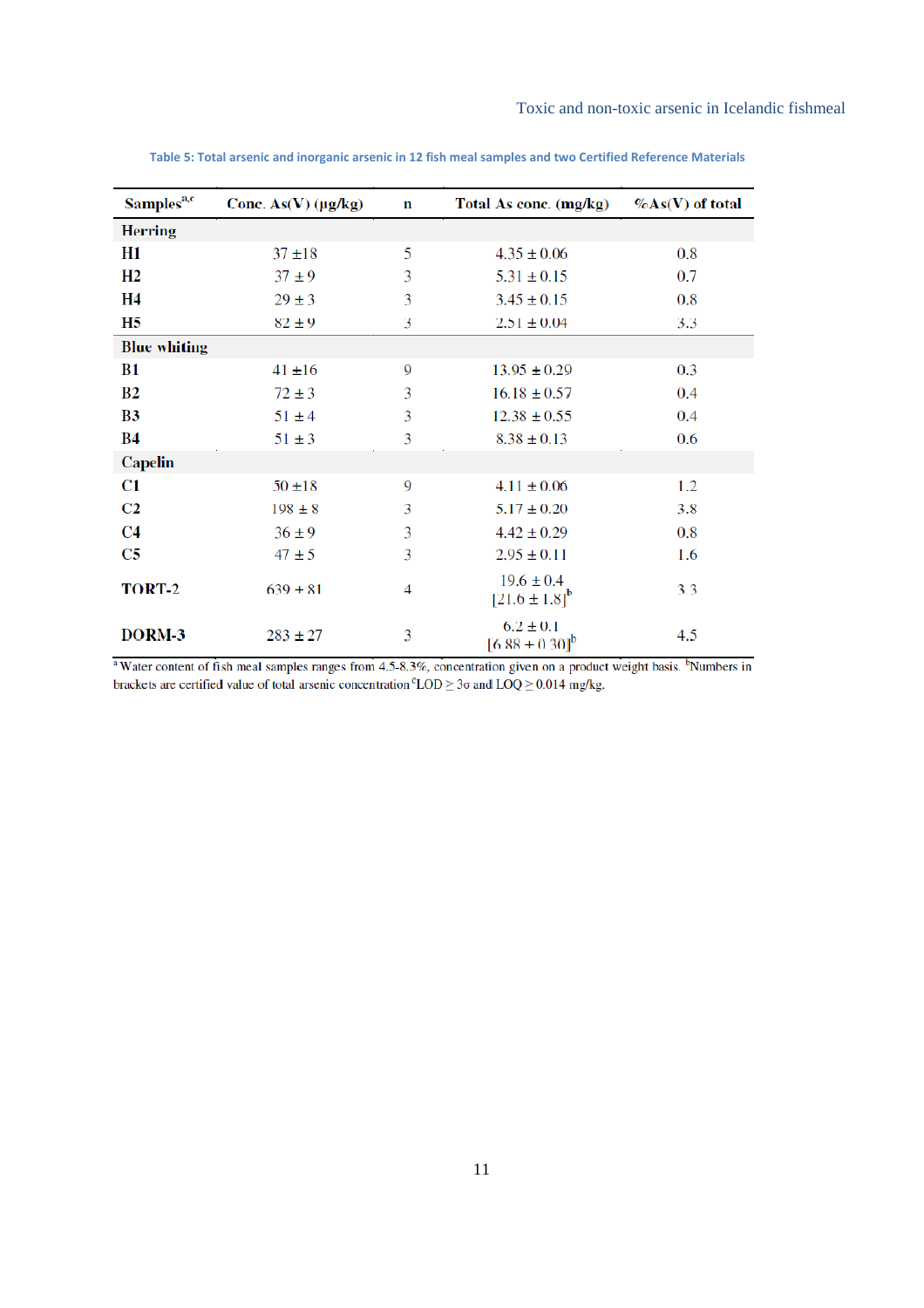## **3.4 Identification of novel arsenic species in fish meal samples**

*Aim: To identify novel arsenic species.*

It is very important to obtain more information about novel arsenic species because the toxicity of these is unknown and various chemical forms of arsenic have different toxicity. Therefore, if novel arsenic species are found, the overall aim is to identify them. As recently discussed  $^{12}$  structural assignments based solely on HPLC data with atomic mass spectrometric detection may not always provide sufficient proof of structure, particularly when novel compounds are involved.

As mentioned in Table 4, there was an unidentified peak in the chromatogram for capelin and herring fish meal samples when the water soluble fraction (Figure 5) was analysed on a reversed phase HPLC column.





There was not enough time in the project to fully identify this compound. Nevertheless, there are certain information available, e.g. it is probably water soluble, still less polar that AB and probably not very large. Further, work of identifying this compound should be carried out in future studies.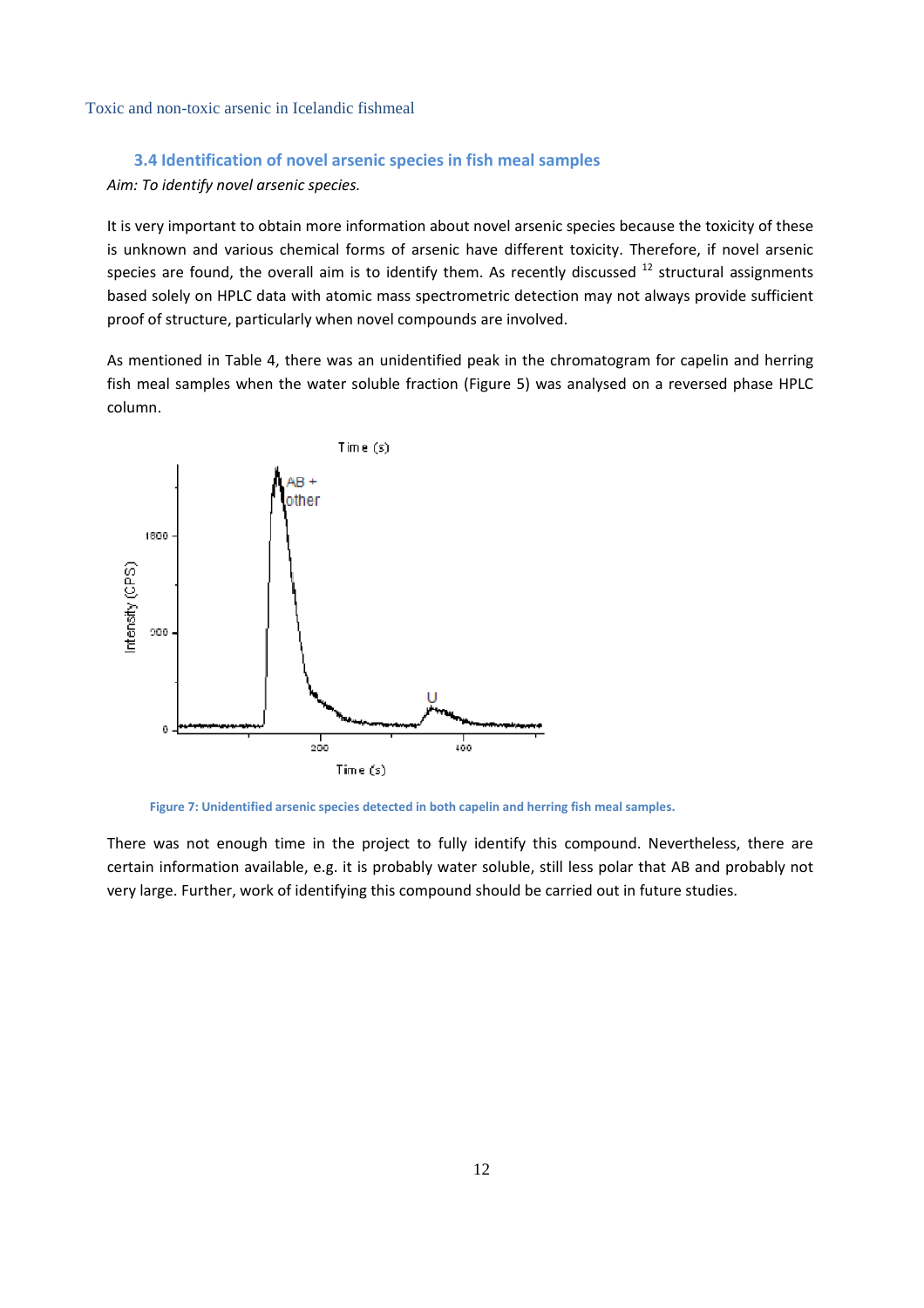# **3.5 Seasonal screening of total arsenic as well as toxic and non-toxic arsenic species in fish meal samples**

*Aim: To distinguish arsenic levels and also arsenic species in the fish meal samples among different seasons.*

As mentioned in Section 3.1.1, approximately 100 samples were analysed for total arsenic. Seasonal variation was noticed for herring and blue whiting (Figure 8 and Figure 9). The capelin samples were not well enough distributed over the year to give any clear seasonal variation. This is illustrated in Figure 10. This is because capelin is only fished at certain seasons. No statistical difference was between the two groups shown in Figure 10.



**Figure 8: Herring samples plotted as total As concentration vs. time with a simple sinus regression, a) January – December, b) March – January.**

There is an negative linear relationship between the total arsenic concentration and the lipid content  $<sup>1</sup>$ </sup> and the fish is commonly leanest just after spawning. Figure 8 indicates two maximums in the total arsenic concentration in herring meal samples. This could be explained by the fact that there are two herring populations around the country which spawn at different time periods.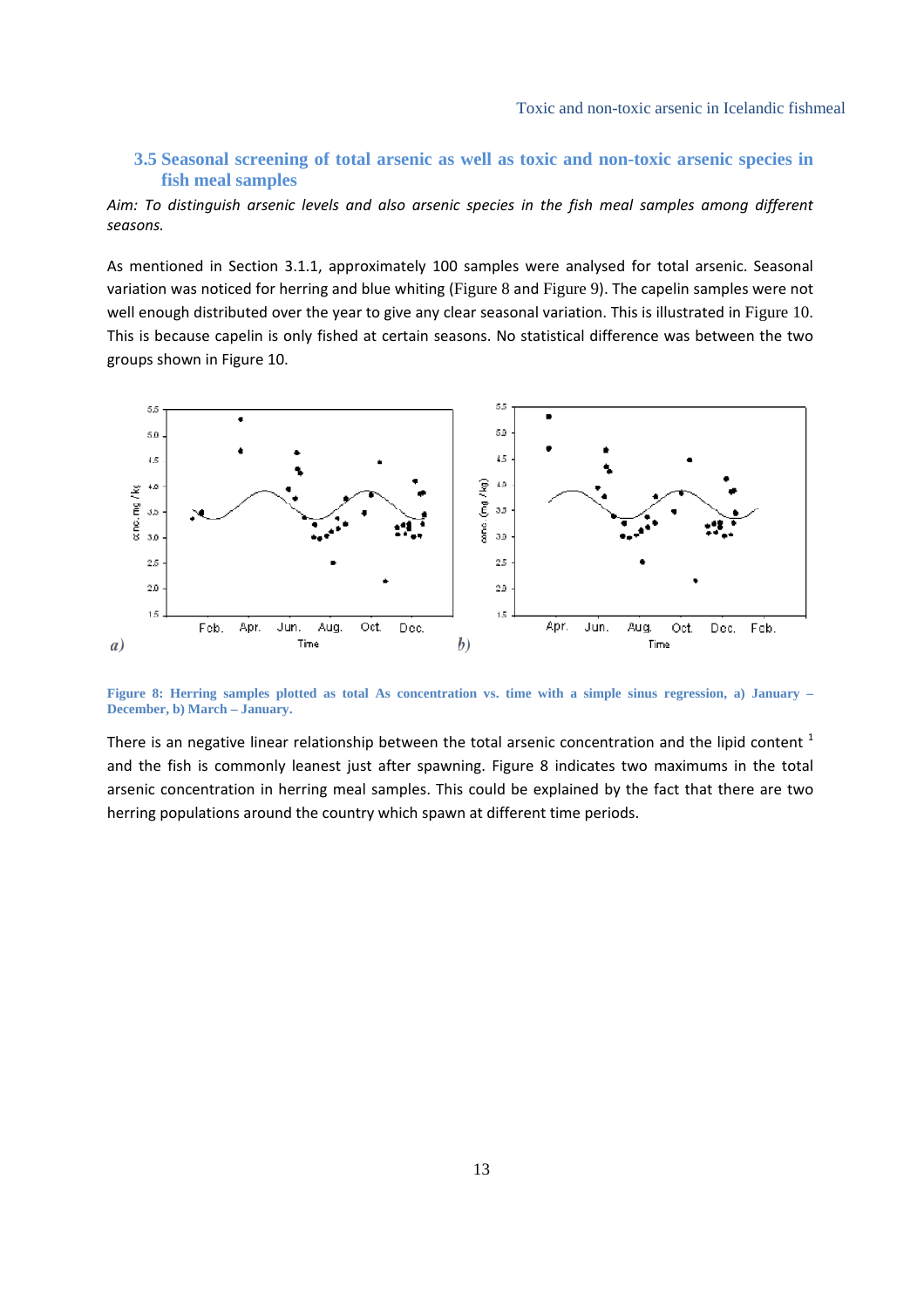

**Figure 9: Blue whiting samples plotted as total As concentration versus time with a simple since regression, a) November – August, b) January – December.**

Figure 9 indicates a single maximum in the seasonal change for blue whiting, in June. A negative linear relationship between lipids and arsenic concentration has been shown for blue whiting as well, as for the herring. The blue whiting meal has a minimum in the lipid concentration in May-June, after the fish spawns, which correlates with the maximum in arsenic concentration  $^{1}$ .



**Figure 10: Capelin samples plottet as total As concentration versus time (January – July)**

The project was unsuccessful in detecting seasonal difference in toxic and non-toxic arsenic species because of difficulties in method development and shortage of time. On the other hand, no linear relationship was found between the concentration of inorganic arsenic and the concentration of total arsenic in the samples analysed so far  $(12/102)$   $^{1}$ . Future work will include the seasonal difference of toxic and non‐toxic arsenic species.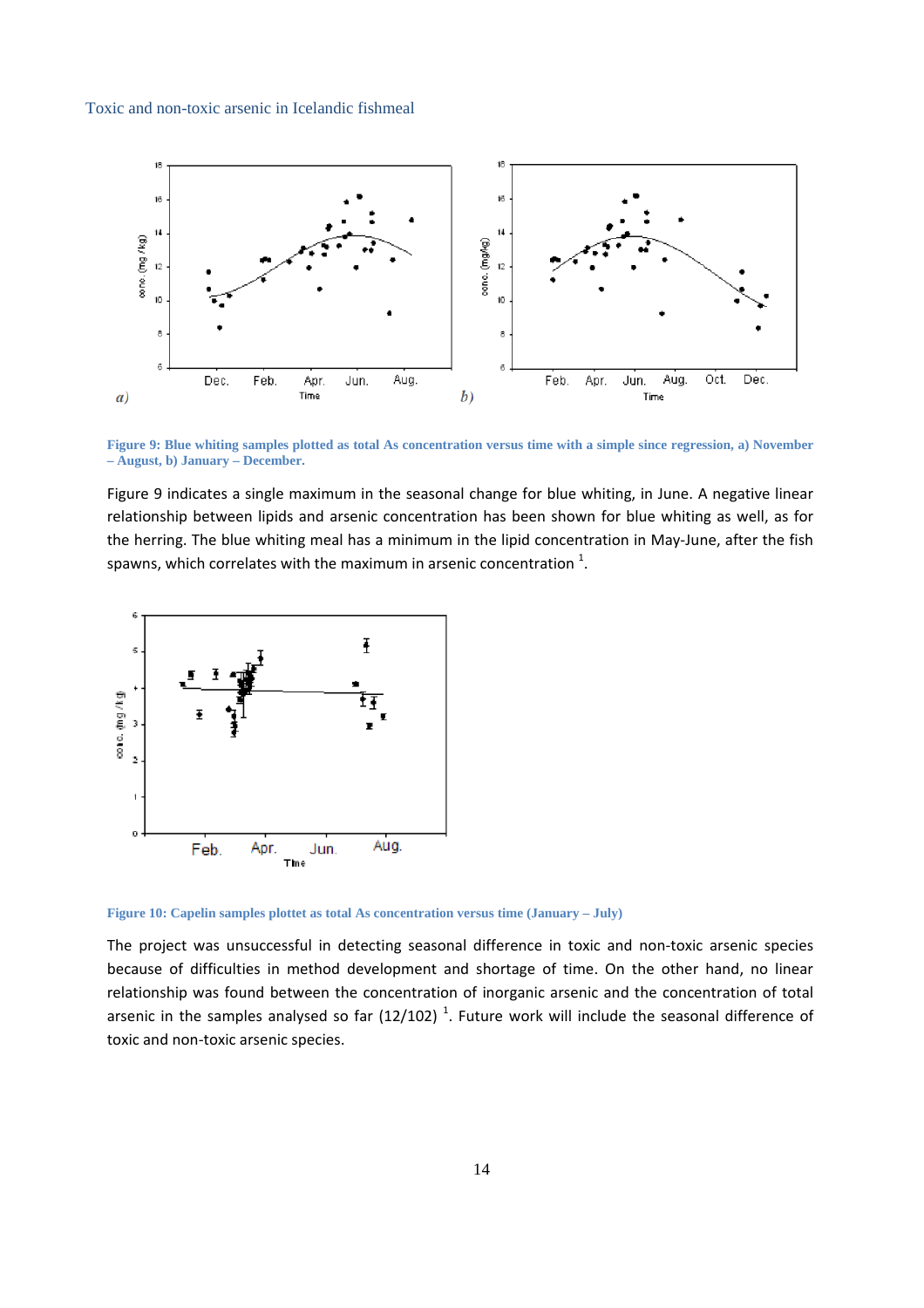# **4 CONCLUSIONS**

Total arsenic concentration ranges from  $2.2 - 16.2$  mg/kg for over 100 samples of three types of Icelandic fish meal; capelin, herring and blue whiting. The blue whiting meal has approximately three times higher total arsenic concentration compared to herring and capelin meal. This could be due to the physiological differences of the fish species, the food source of the fish and could also be dependent on the fish meal production process where different parts of the tissues/organs are used for the meal. For herring and blue whiting meal a correlation between fishing time and the total arsenic concentration was observed, while this was not the case for the capelin meal. The total arsenic concentration seems to be higher when the fish is leaner, e.g. just after spawning, as there are indications of a negative correlation between the lipid content and the arsenic content. No difference in arsenic content was found dependent on the fishing location.

The sequential method developed yielded good extraction efficiencies. Analyses on cation exchange chromatography showed arsenobetaine to be the predominant peak in all fish meal types and when calculated based as percentage of total area AB was found to be 70 ‐ 96% of the water soluble fraction. Other arsenicals were present either as trace or minor constituents. Different arsenic species were detected for the three fish meal types as illustrated in Table 4. The alkaline‐alcoholic extraction method for extraction of inorganic arsenic showed promising results. However, suspicion was raised when a double peak detected for a herring sample, when the PRP‐X100 Hamilton column was new, eluted in later experiments as a single well defined peak. The decrease in retention time indicates that the degree of matrix effects depends on the wear of the column. Based on a spiking experiment alone the inorganic arsenic concentration would have been overestimated by 6% of total arsenic concentration for the herring sample. For quality control reasons, it is therefore necessary to verify results with at least two separate analytical methods. This can be accomplished with a verification of selected samples by e.g. hydride generation. For detection limit purposes hydride generation with ICP‐MS as a detector would be more suitable than HG‐AFS. The measured inorganic concentration in the CRMs; DORM‐3 and TORT‐2 was 0.283  $\pm$  0.027 and 0.639  $\pm$  0.081, respectively. Although a suspicion of a co-elution exists, especially for the TORT‐2 sample, were approximately three times lower concentration was measured on HPLC‐ HG‐AFS. The values measured with both methods are close to previously reported values of inorganic arsenic in TORT-2, even though they vary by a factor of three. These results stress the need for a certified value of inorganic arsenic and other species of interest in certified reference materials in order to check the robustness of developed methods. The alkaline‐alcoholic extraction method, however, gives convincing upper limits of the inorganic concentration in the fish meal. Using this extraction method the results show that for 12 fish meal samples, most have an inorganic arsenic concentration close to or under 1% of the total arsenic concentration and all below 4%. This is in accordance with previously reported values in the literature for seafood. No correlation between inorganic arsenic concentration and total arsenic concentration was noticed.

Four samples of the blue whiting meal analyzed exceed the previous EU maximum level of 15 mg/kg total arsenic concentration in feedingstuff and several come close to the level. All samples in this study,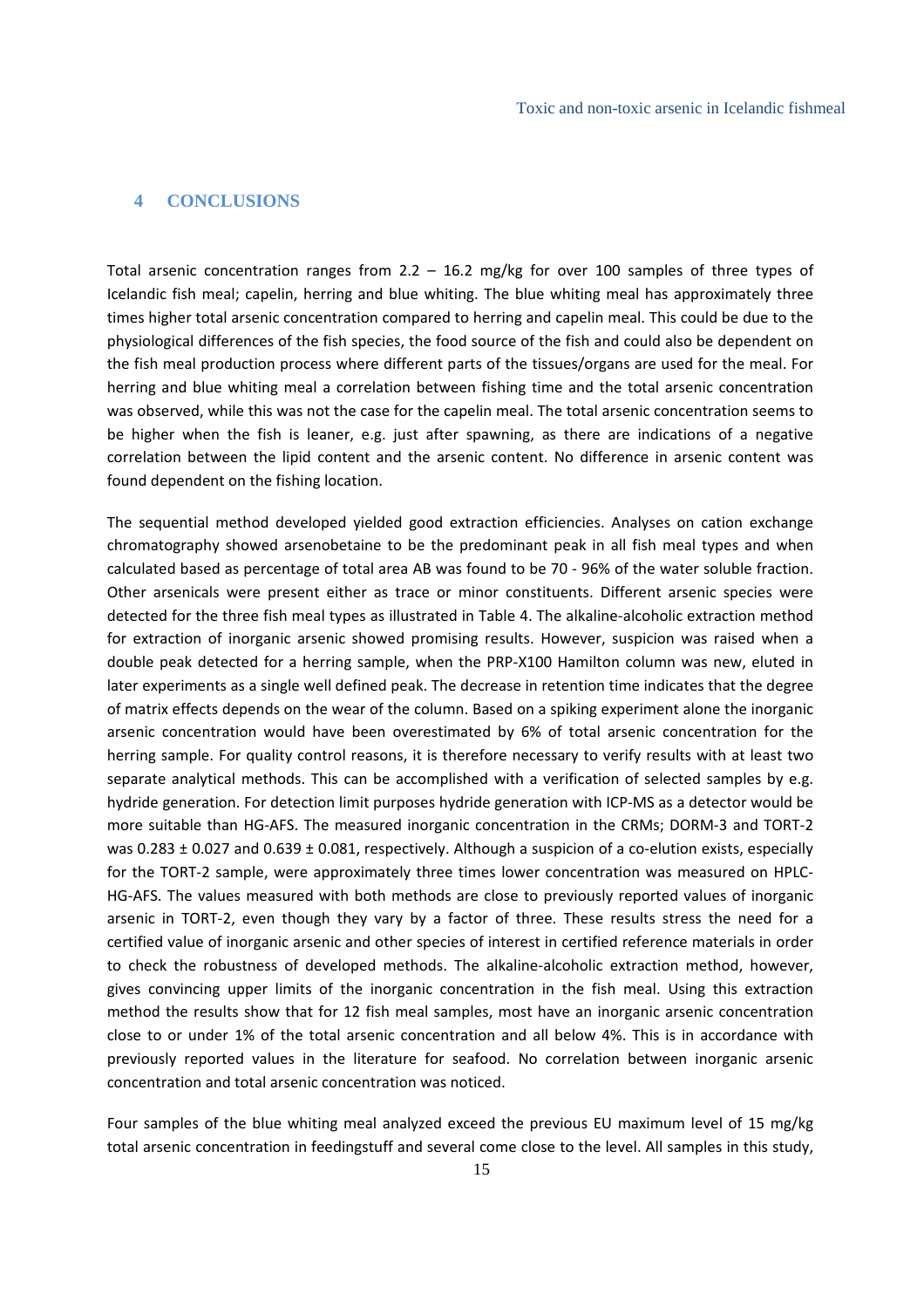however, fall below a recently set maximum level of total arsenic concentration that was raised for feedingstuffs obtained from the processing of fish or other marine animals of 25 mg/kg. Feedingstuffs high in total arsenic and low in inorganic were previously excluded from the market, however, the recent EU directive reduces the risk of such unjust exclusion <sup>8</sup>. Raising the maximum limits of total arsenic should, however, be considered a short term solution as total arsenic concentration is not a good indication of exposure to the undesirable substance. Future legislation should rather aim for maximum levels of arsenic in food‐ and feedingstuff to be set in respect to toxic species (inorganic arsenic, and e.g. arsenic species of medium toxicity). EFSA has recommended that dietary exposure to inorganic arsenic should be reduced and that more extensive speciation data for different food commodities is needed for risk assessment of inorganic arsenic. To evaluate the inorganic arsenic concentration in biological samples robust analytical methods are needed and further work lies ahead for the scientific community in this area.

## **5 FUTURE WORK**

To refine this study a separation of the unknown arsenical co‐eluting with the arsenate would be the next step. In the work by Sloth et al.  $^{13}$ , which the alkaline-alcoholic extraction was based on, for separation of inorganic arsenic from organoarsenic species, an isocratic mobile phase ammonium carbonate, was found to be sufficient  $^{13, 14}$ . However, a first step to get separation might be to try a gradient mobile phase. Identification of the unknown co-eluting cationic species and the unknown species found on the reversed phase chromatography would be of interest. In that regard, comparison of other known arsenic compounds would be the first step, and then it might be possible to consider measurements with ESI‐MS. A clean up of the sample before analysis on the column would also be greatly beneficial as to minimize the effect of the sample matrix and strain on the column. A sequential extraction method, to look further into the lipid soluble fraction and evaluate the organoarsenicals in the water soluble fraction, would be of interest in combination with extraction of inorganic arsenic. Extracting the lipids first could be a partial cleanup procedure. Further steps of cleanup would be advisable. In general the need for a validated value of inorganic arsenic in a CRM is crucial, but in order to achieve this, different analytical methods must all reach the same value. However, the current status in the field is that different analysts and different methods do not yield the same values. The methods therefore must be refined and further developed. This is a realistic goal as today lower detection limits than before are achievable and better equipment is on the market. There are also many unanswered questions regarding the arsenolipids, where much work lays ahead in that area. Identification of new arsenolipids is needed and the chronic toxicity must be further evaluated.

# **6 ACKNOWLEDGEMENT**

Þórhallur J. Jónasson, Síldarvinnslunni hf. and Haraldur Gíslason, Vinnslustöðinni hf. are acknowledged for their participation with expertise and for providing samples. Prof. Jörg Feldmann and the TESLA group at the University of Aberdeen are acknowledged for their assistant with the method development and speciation. Prof. Guðmundur G. Haraldsson is acknowledged for his support as a supervisor at UI.